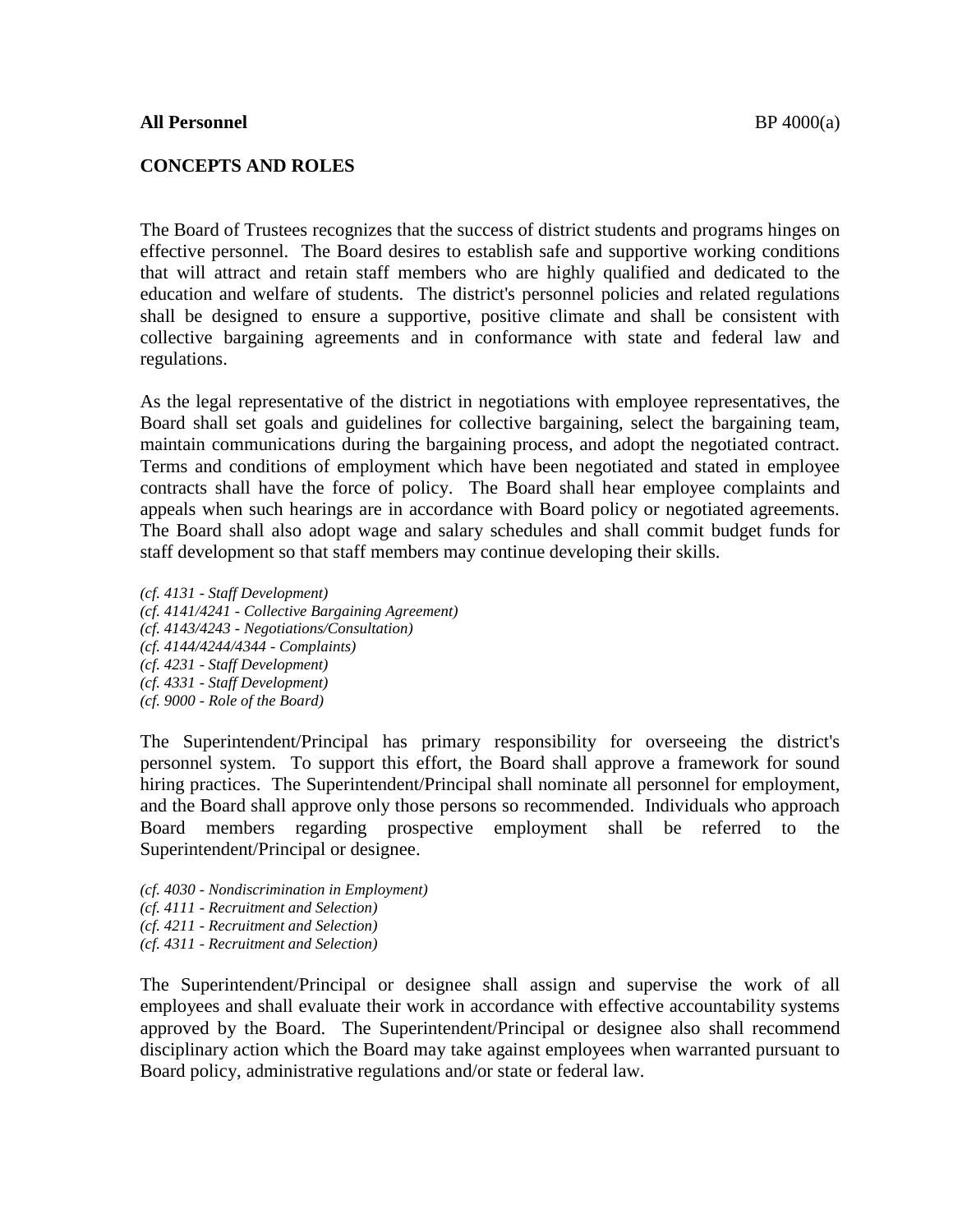# **CONCEPTS AND ROLES** (continued)

*(cf. 4115 - Evaluation/Supervision)*

*(cf. 4118 - Suspension/Disciplinary Action)*

*(cf. 4215 - Evaluation/Supervision)*

*(cf. 4218 - Dismissal/Suspension/Disciplinary Action)*

*(cf. 4315 - Evaluation/Supervision)*

The Board recognizes that every employee has a stake in the district's successful operation. The Board encourages all district employees to express their ideas, concerns and proposals related to the improvement of working conditions and the total educational program. The Superintendent/Principal or designee shall establish procedures whereby he/she will receive and consider employee suggestions and submit them, when appropriate, for consideration by the Board.

*Legal Reference:*

*EDUCATION CODE 35020 Duties of employees fixed by governing board 35035 Powers and duties of superintendent 35160 Powers of governing board GOVERNMENT CODE 3540-3549.3 Public education employer-employee relations*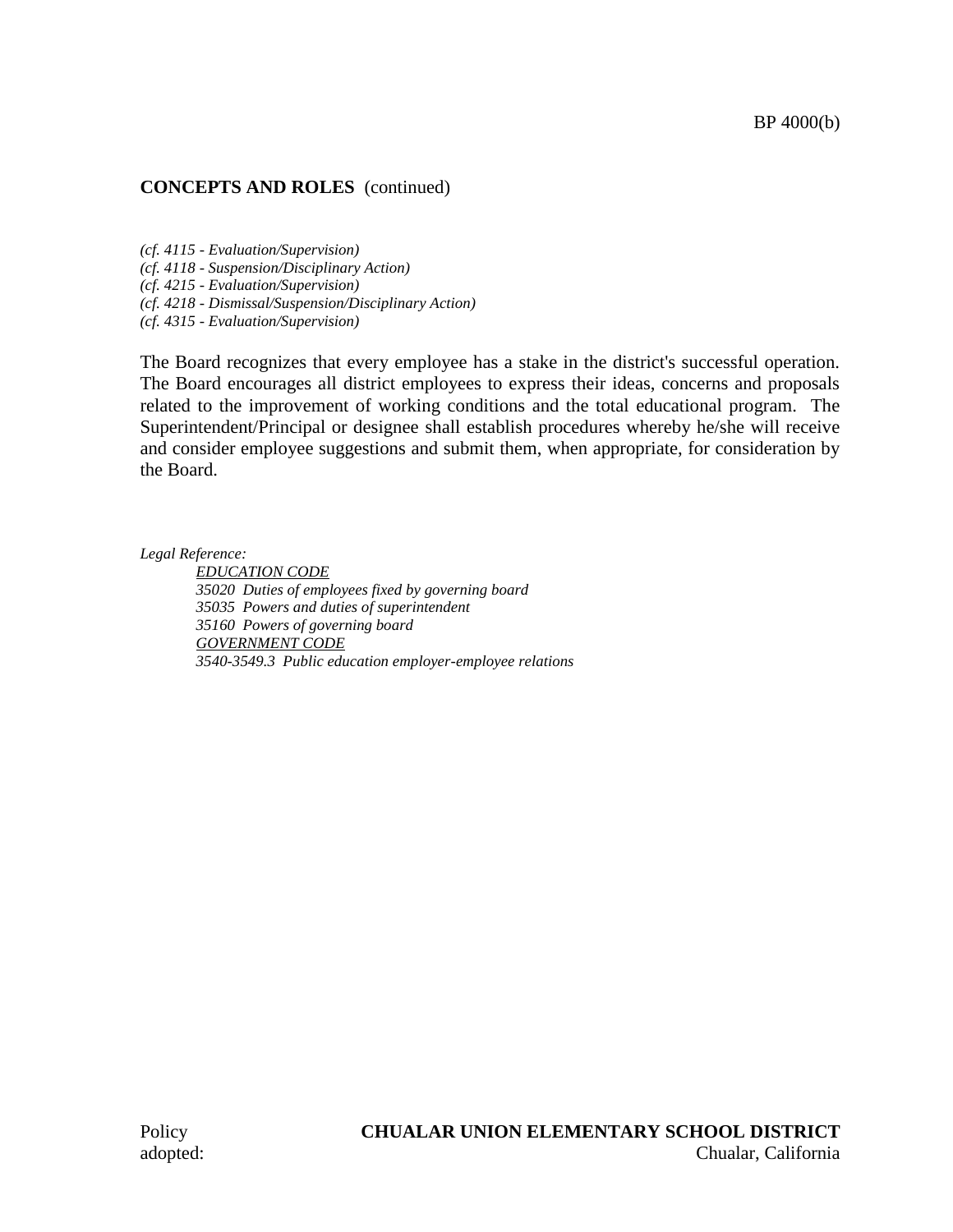# **DRUG AND ALCOHOL-FREE WORKPLACE**

The Board of Trustees believes that the maintenance of a drug- and alcohol-free workplace is essential to staff and student safety and to help ensure a productive and safe work and learning environment.

*(cf. 4112.41/4212.41/4312.41 - Employee Drug Testing) (cf. 4112.42/4212.42/4312.42 - Drug and Alcohol Testing for School Bus Drivers)* 

An employee shall not unlawfully manufacture, distribute, dispense, possess, or use any controlled substance in the workplace. (Government Code 8355; 41 USC 701)

Employees are prohibited from being under the influence of controlled substances or alcohol while on duty. For purposes of this policy, *on duty* means while an employee is on duty during both instructional and noninstructional time in the classroom or workplace, at extracurricular or cocurricular activities, or while transporting students or otherwise supervising them. *Under the influence* means that the employee's capabilities are adversely or negatively affected, impaired, or diminished to an extent that impacts the employee's ability to safely and effectively perform his/her job.

#### *(cf. 4032 - Reasonable Accommodation)*

The Superintendent/Principal or designee shall notify employees of the district's prohibition against drug use and the actions that will be taken for violation of such prohibition. (Government Code 8355; 41 USC 701)

An employee shall abide by the terms of this policy and shall notify the district, within five days, of his/her conviction for violation in the workplace of any criminal drug statute. (Government Code 8355; 41 USC 701)

The Superintendent/Principal or designee shall notify the appropriate federal granting or contracting agency within 10 days after receiving notification, from an employee or otherwise, of any conviction for a violation occurring in the workplace. (41 USC 701)

In accordance with law and the district's collective bargaining agreements, the Superintendent/Principal or designee shall take appropriate disciplinary action, up to and including termination, against an employee for violating the terms of this policy and/or shall require the employee to satisfactorily participate in and complete a drug assistance or rehabilitation program approved by a federal, state, or local public health or law enforcement agency or other appropriate agency.

- *(cf. 4112 Appointment and Conditions of Employment)*
- *(cf. 4117.4 Dismissal)*
- *(cf. 4118 Suspension/Disciplinary Action)*
- *(cf. 4212 Appointment and Conditions of Employment)*
- *(cf. 4218 Dismissal/Suspension/Disciplinary Action)*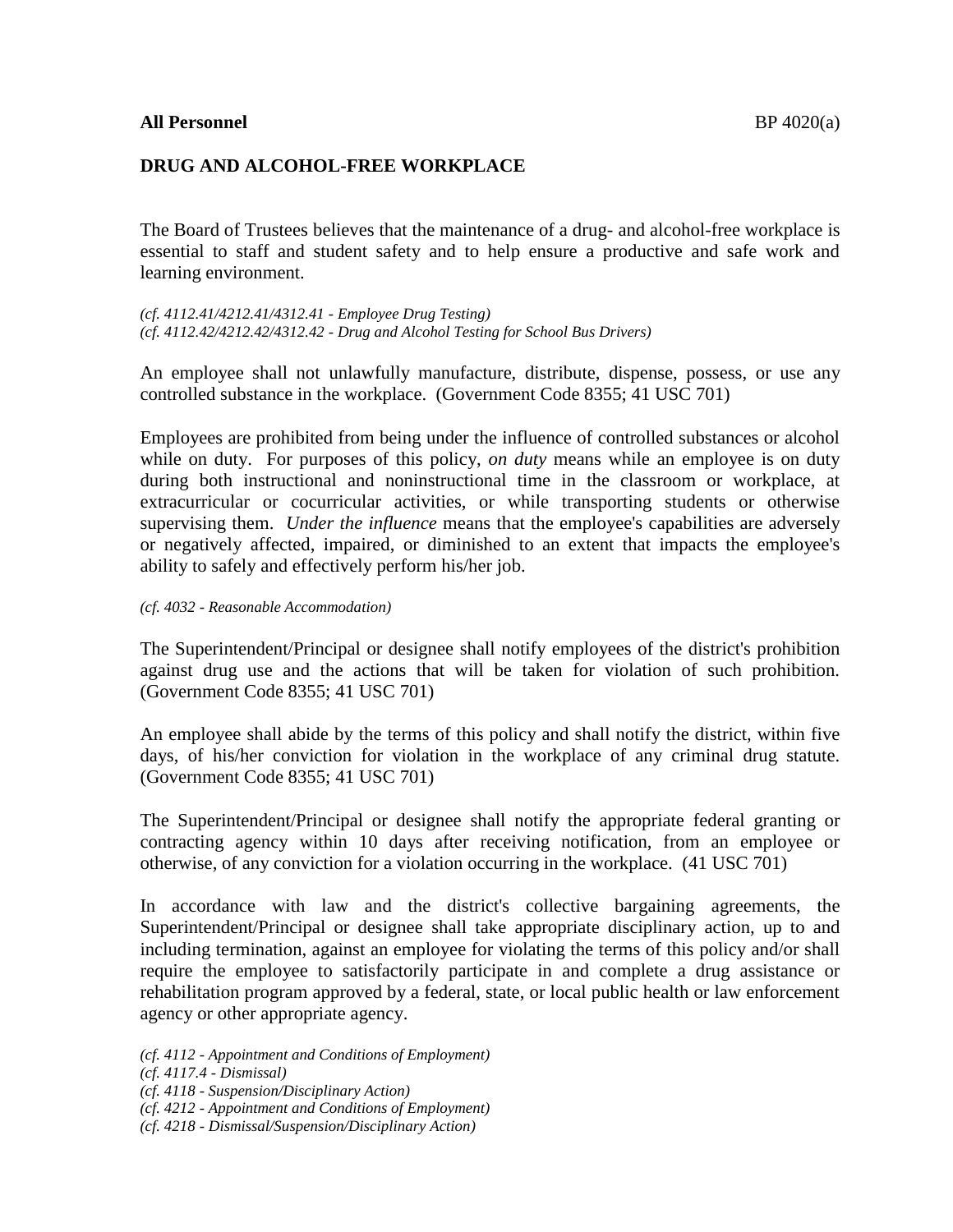# **DRUG AND ALCOHOL-FREE WORKPLACE** (continued)

# **Drug-Free Awareness Program**

The Superintendent/Principal or designee shall establish a drug-free awareness program to inform employees about: (Government Code 8355; 41 USC 701)

- 1. The dangers of drug abuse in the workplace
- 2. The district's policy of maintaining a drug-free workplace
- 3. Available drug counseling, rehabilitation, and employee assistance programs

#### *(cf. 4159/4259/4359 - Employee Assistance Programs)*

4. The penalties that may be imposed on employees for drug abuse violations occurring in the workplace

#### *Legal Reference:*

*EDUCATION CODE 44011 Controlled substance offense 44425 Conviction of controlled substance offenses as grounds for revocation of credential 44836 Employment of certificated persons convicted of controlled substance offenses 44940 Compulsory leave of absence for certificated persons 44940.5 Procedures when employees are placed on compulsory leave of absence 45123 Employment after conviction of controlled substance offense 45304 Compulsory leave of absence for classified persons GOVERNMENT CODE 8350-8357 Drug-free workplace UNITED STATES CODE, TITLE 20 7111-7117 Safe and Drug Free Schools and Communities Act UNITED STATES CODE, TITLE 21 812 Schedule of controlled substances UNITED STATES CODE, TITLE 41 701-707 Drug-Free Workplace Act CODE OF FEDERAL REGULATIONS, TITLE 21 1308.01-1308.49 Schedule of controlled substances COURT DECISIONS Cahoon v. Governing Board of Ventura USD, (2009) 171 Cal.App.4th 381 Ross v. RagingWire Telecommunications, Inc., (2008) 42 Cal.4th 920*

*Management Resources:* 

*WEB SITES California Department of Alcohol and Drug Programs: http://www.adp.ca.gov California Department of Education: http://www.cde.ca.gov U.S. Department of Labor: http://www.dol.gov*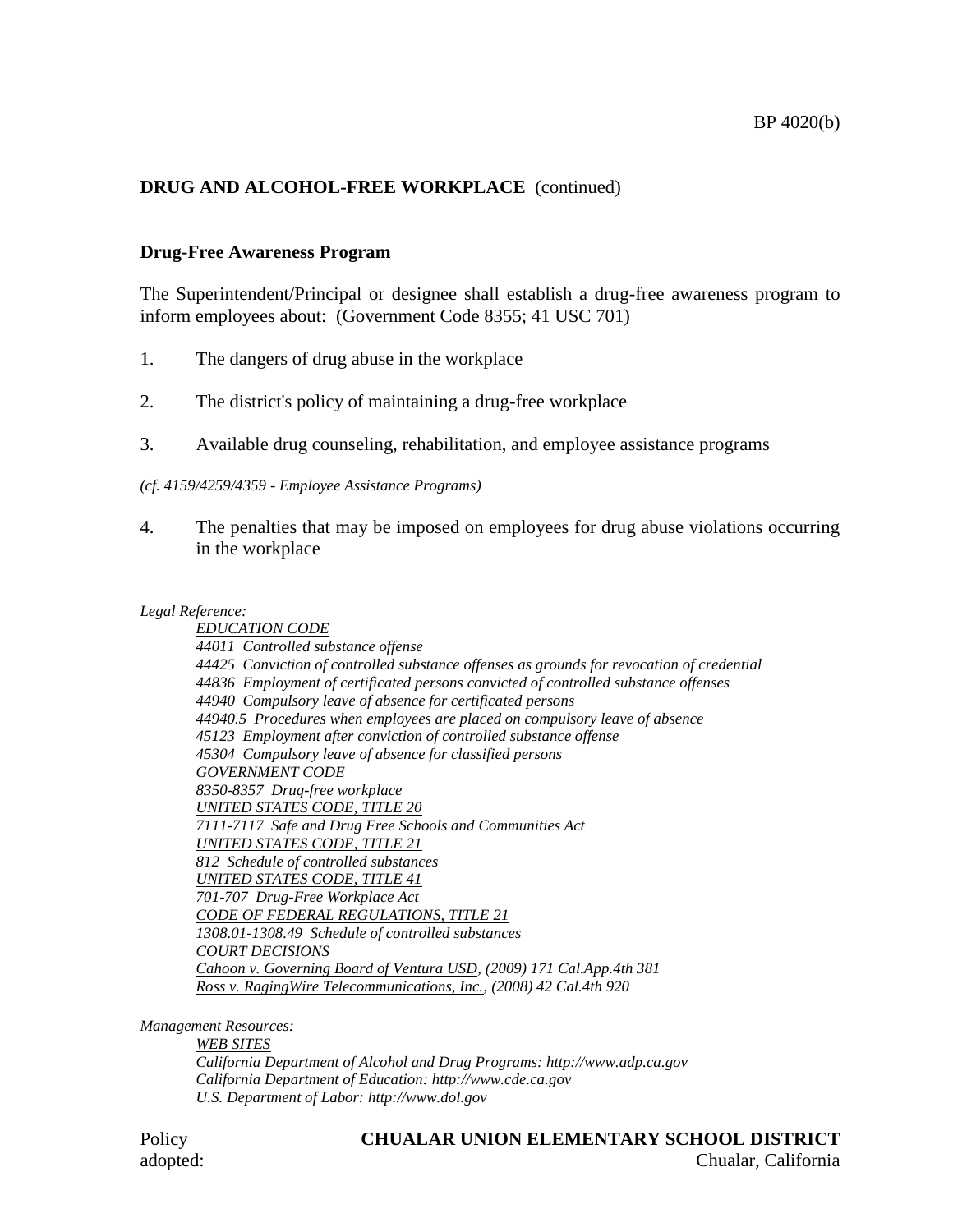#### **All Personnel** BP 4030(a)

#### **NONDISCRIMINATION IN EMPLOYMENT**

The Board of Trustees prohibits discrimination against and/or harassment of district employees and job applicants at any district site or activity on the basis of actual or perceived race, religion, color, national origin, ancestry, age, marital status, pregnancy, physical or mental disability, medical condition, genetic information, veteran status, gender, sex, or sexual orientation.

*(cf. 0410 - Nondiscrimination in District Programs and Activities) (cf. 4032 - Reasonable Accommodation) (cf. 4119.11/4219.11/4319.11 - Sexual Harassment) (cf. 4119.41/4219.41/4319.41 - Employees with Infectious Disease) (cf. 4154/4254/4354 - Health and Welfare Benefits) (cf. 5145.7 - Sexual Harassment)*

Prohibited discrimination or harassment consists of unwelcome conduct, whether verbal, physical, or visual, based on any of the prohibited categories of discrimination listed above that it is so severe and pervasive that it adversely affects an individual's employment opportunities or has the purpose or effect of unreasonably interfering with his/her work performance or creating an intimidating, hostile, or offensive work environment.

The Board also prohibits retaliation against any district employee or job applicant who complains, testifies, assists, or in any way participates in the district's complaint procedures instituted pursuant to this policy.

Any district employee who engages or participates in prohibited discrimination or harassment, or who aids, abets, incites, compels, or coerces another to engage or attempt to engage in such behavior, shall be in violation of this policy and shall be subject to disciplinary action, up to and including dismissal.

*(cf. 4117.4 - Dismissal) (cf. 4118 - Suspension/Disciplinary Action) (cf. 4218 - Dismissal/Suspension/Disciplinary Action)*

## The Board designates the Superintendent/Principal as Coordinator for Nondiscrimination in Employment.

#### Superintendent/Principal

Any employee or job applicant who believes that he/she has been or is being discriminated against or harassed in violation of district policy or regulation should immediately contact his/her supervisor, the Coordinator, or the Superintendent/Principal who shall advise the employee or applicant about the district's procedures for filing, investigating, and resolving any such complaints.

Complaints regarding employment discrimination or harassment shall immediately be investigated in accordance with AR 4031 - Complaints Concerning Discrimination in Employment.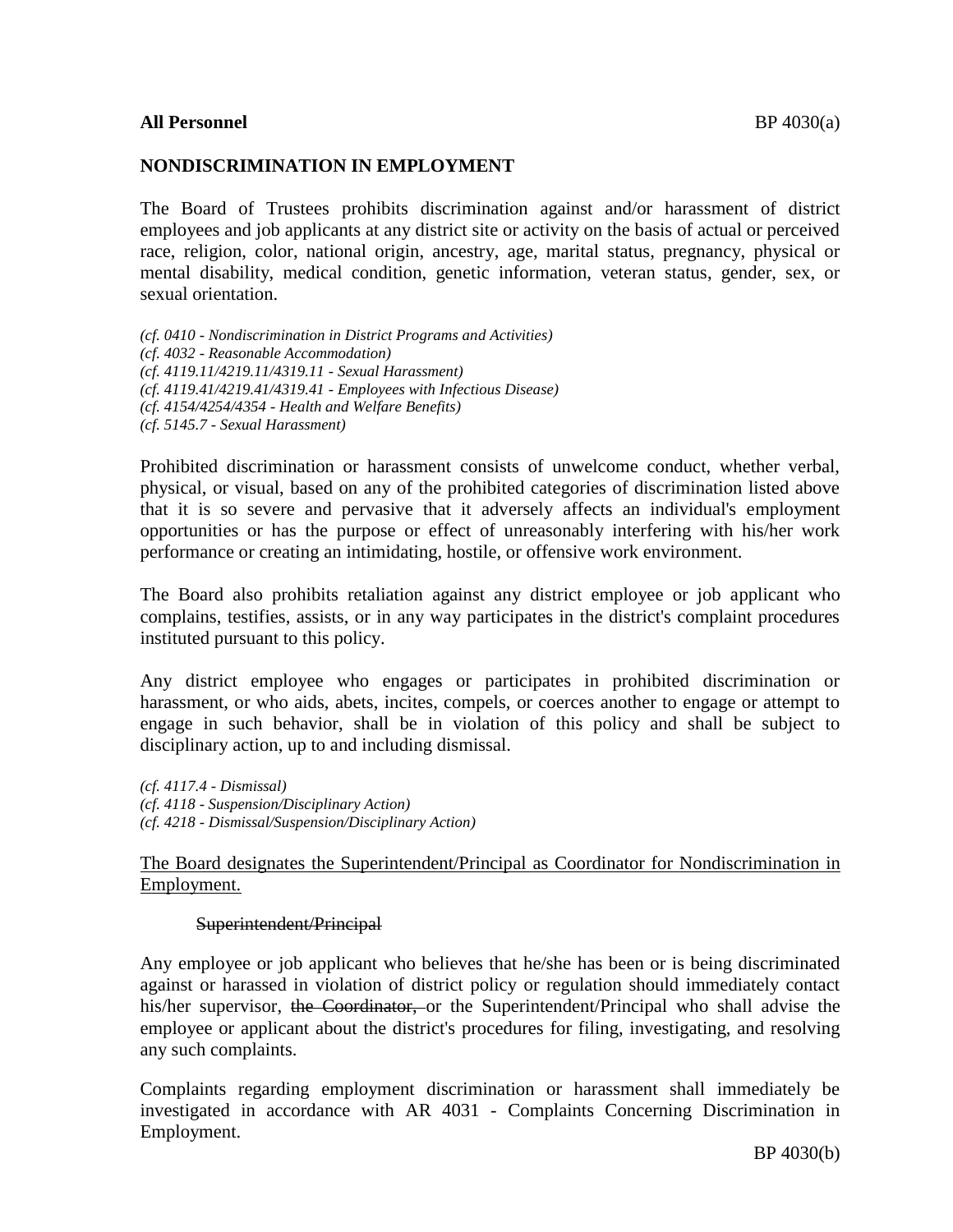### **NONDISCRIMINATION IN EMPLOYMENT** (continued)

*(cf. 4031 - Complaints Concerning Discrimination in Employment)*

Any supervisory or management employee who observes or has knowledge of an incident of prohibited discrimination or harassment shall report the incident to his/her supervisor, the Coordinator, or Superintendent/Principal as soon as practical after the incident. All other employees are encouraged to report such incidents to their supervisor immediately.

#### **Training and Notifications**

The Superintendent/Principal or designee shall provide training to employees about how to recognize harassment and discrimination, how to respond appropriately, and components of the district's policies and regulations regarding discrimination.

*(cf. 4131- Staff Development) (cf. 4231- Staff Development) (cf. 4331- Staff Development)*

The Superintendent/Principal or designee shall regularly publicize, within the district and in the community, the district's nondiscrimination policy and the availability of complaint procedures. Such publication shall be included in each announcement, bulletin, or application form that is used in employee recruitment. (34 CFR 100.6, 106.9)

The district's policy shall be posted in school offices including staff lounges and student government meeting rooms. (5 CCR 4960)

*Legal Reference: EDUCATION CODE 200-262.4 Prohibition of discrimination CIVIL CODE 51.7 Freedom from violence or intimidation GOVERNMENT CODE 11135 Unlawful discrimination 12900-12996 Fair Employment and Housing Act*

*Legal Reference continued: (see next page)*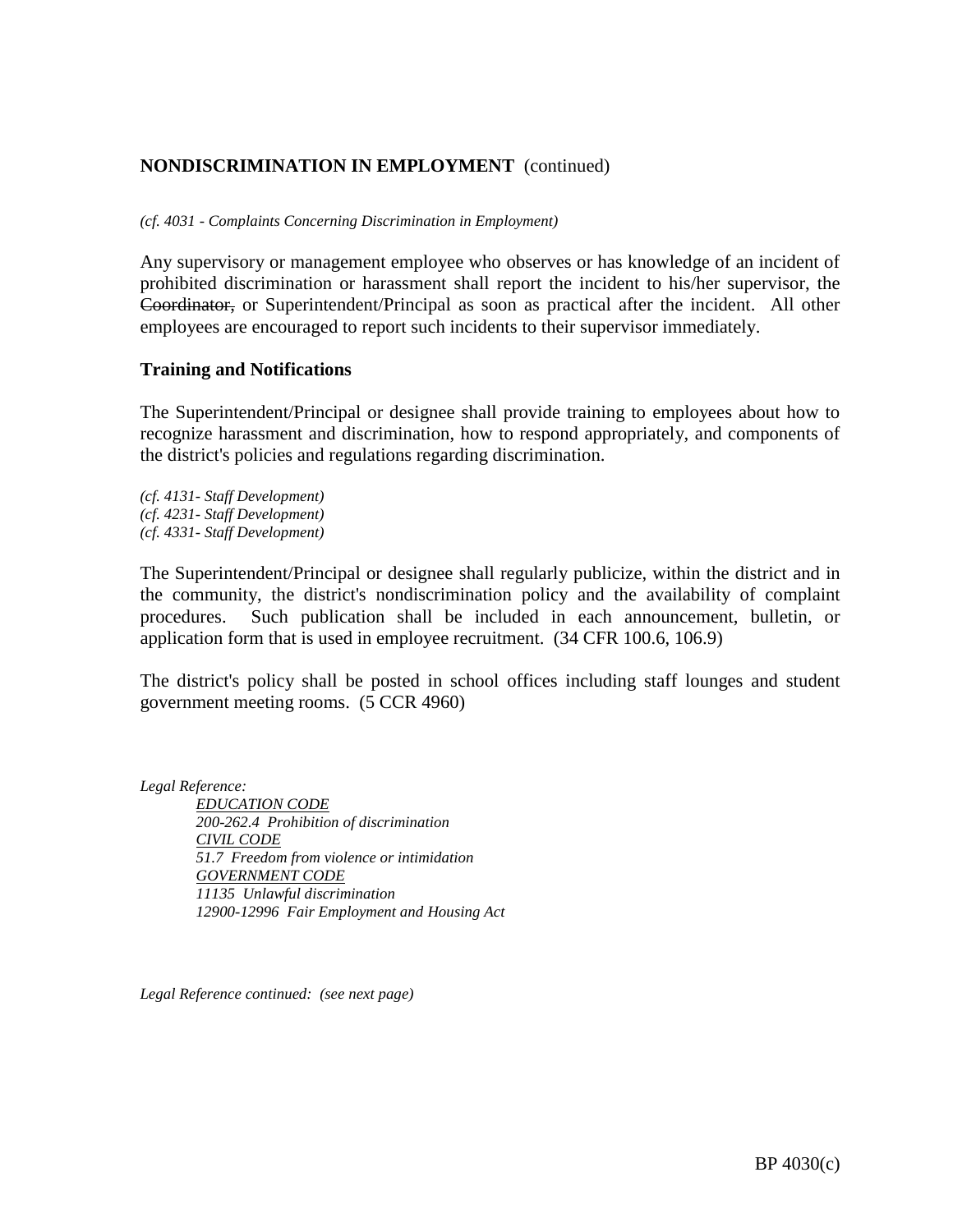#### **NONDISCRIMINATION IN EMPLOYMENT** (continued)

*Legal Reference: (continued) PENAL CODE 422.56 Definitions, hate crimes CODE OF REGULATIONS, TITLE 2 7287.6 Terms, conditions and privileges of employment CODE OF REGULATIONS, TITLE 5 4900-4965 Nondiscrimination in elementary and secondary education UNITED STATES CODE, TITLE 20 1681-1688 Title IX of the Education Amendments of 1972 UNITED STATES CODE, TITLE 29 621-634 Age Discrimination in Employment Act 794 Section 504 of the Rehabilitation Act of 1973 UNITED STATES CODE, TITLE 42 2000d-2000d-7 Title VI, Civil Rights Act of 1964, as amended 2000e-2000e-17 Title VII, Civil Rights Act of 1964, as amended 2000ff-2000ff-11 Genetic Information Nondiscrimination Act of 2008 2000h-2-2000h-6 Title IX of the Civil Rights Act of 1964 12101-12213 Americans with Disabilities Act CODE OF FEDERAL REGULATIONS, TITLE 28 35.101-35.190 Americans with Disabilities Act CODE OF FEDERAL REGULATIONS, TITLE 34 100.6 Compliance information 104.7 Designation of responsible employee for Section 504 104.8 Notice 106.8 Designation of responsible employee and adoption of grievance procedures 106.9 Dissemination of policy COURT DECISIONS Shephard v. Loyola Marymount, (2002) 102 CalApp.4th 837*

*Management Resources:* 

*EQUAL EMPLOYMENT OPPORTUNITY COMMISSION PUBLICATIONS Questions and Answers: Religious Discrimination in the Workplace, 2008 Enforcement Guidance: Reasonable Accommodation and Undue Hardship under the Americans with Disabilities Act, October 2002 Enforcement Guidance: Vicarious Employer Liability for Unlawful Harassment by Supervisors, June 1999*

*U.S. DEPARTMENT OF EDUCATION, OFFICE FOR CIVIL RIGHTS*

*Notice of Non-Discrimination, January 1999* 

*WEB SITES*

*California Department of Fair Employment and Housing: http://www.dfeh.ca.gov* 

*U.S. Department of Education, Office for Civil Rights: http://www.ed.gov/about/offices/list/ocr* 

*U.S. Equal Employment Opportunity Commission: http://www.eeoc.gov*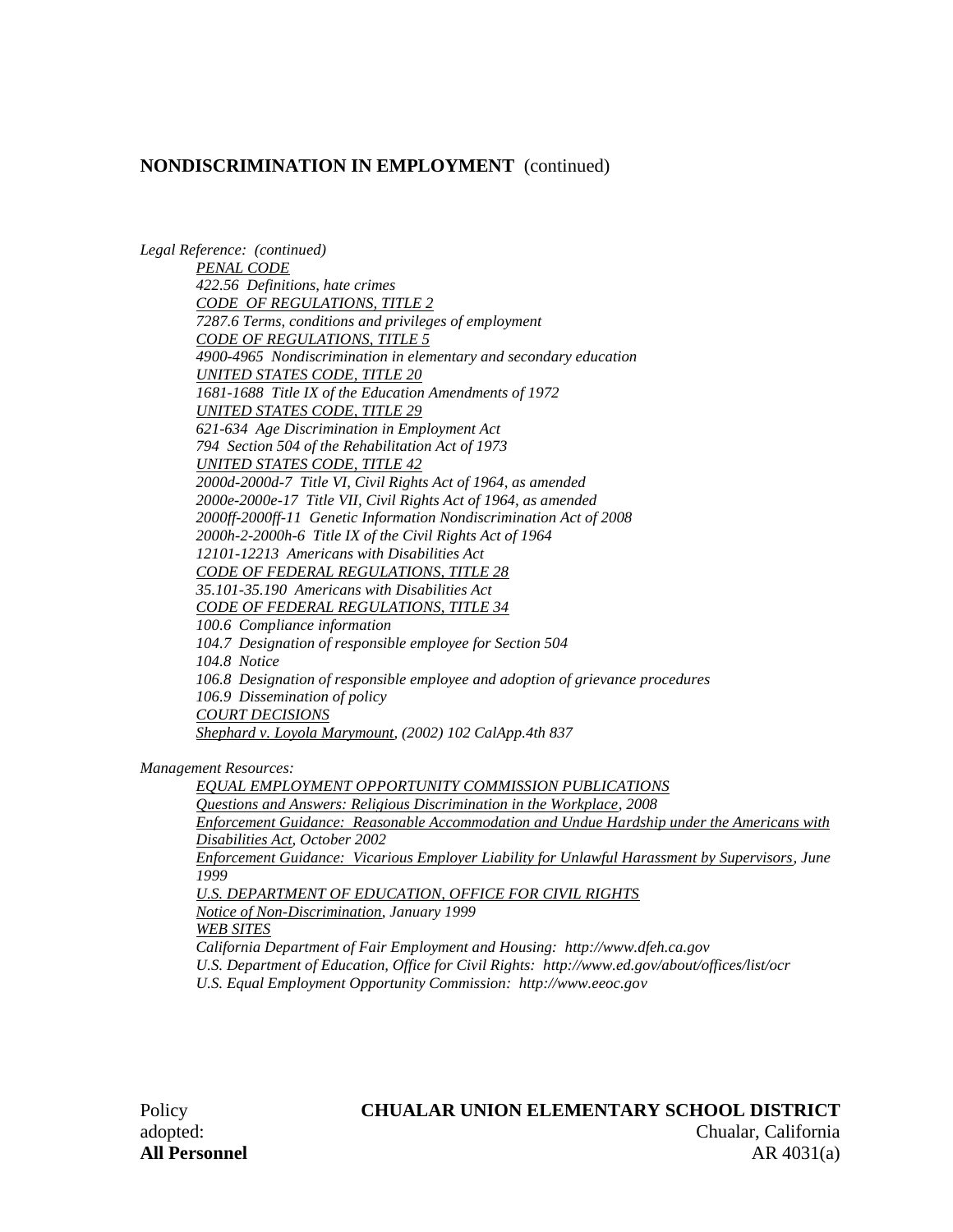# **COMPLAINTS CONCERNING DISCRIMINATION IN EMPLOYMENT**

#### **Complaint Procedure**

Any complaint by an employee or job applicant alleging discrimination or harassment shall be addressed in accordance with the following procedures:

1. **Notice and Receipt of Complaint:** Any employee or job applicant (the "complainant") who believes he/she has been subjected to prohibited discrimination or harassment shall promptly inform his/her supervisor, or the Superintendent/Principal.

The complainant may file a written complaint in accordance with this procedure, or if he/she is an employee, may first attempt to resolve the situation informally with his/her supervisor.

A supervisor or manager who has received information about an incident of discrimination or harassment, or has observed such an incident, shall report it to the Superintendent/Principal, whether or not the complainant files a written complaint.

The written complaint should contain the complainant's name, the name of the individual who allegedly committed the act, a description of the incident, the date and location where the incident occurred, any witnesses who may have relevant information, other evidence of the discrimination or harassment, and any other pertinent information which may assist in investigating and resolving the complaint.

- *(cf. 0410 Nondiscrimination in District Programs and Activities)*
- *(cf. 4030 Nondiscrimination in Employment)*
- *(cf. 4032 Reasonable Accommodation)*
- *(cf. 4119.11/4219.11/4319.11 Sexual Harassment)*
- 2. **Investigation Process:** The Superintendent/Principal shall initiate an impartial investigation of an allegation of discrimination or harassment within five school days of receiving notice of the behavior, regardless of whether a written complaint has been filed or whether the written complaint is complete.

The Superintendent/Principal shall meet with the complainant to describe the district's complaint procedure and discuss the actions being sought by the complainant in response to the allegation. The Superintendent/Principal shall inform the complainant that the allegations will be kept confidential to the extent possible, but that some information may be revealed as necessary to conduct an effective investigation.

```
(cf. 3580 - District Records) 
(cf. 4112.6/4212.6/4312.6 - Personnel Files) 
(cf. 4119.23/4219.23/4319.23 - Unauthorized Release of Confidential/Privileged Information)
```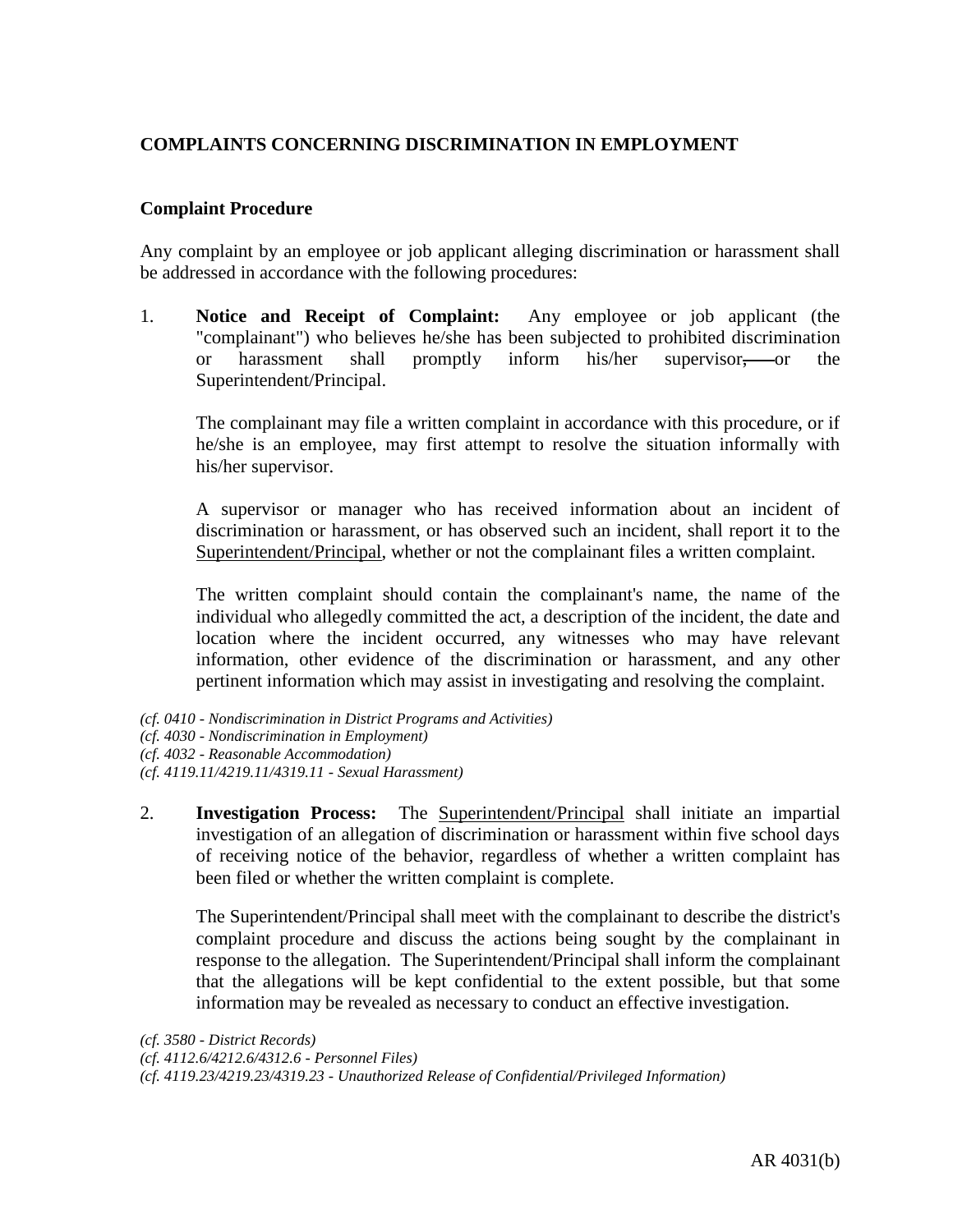# **COMPLAINTS CONCERNING DISCRIMINATION IN EMPLOYMENT** (continued)

If the Superintendent/Principal determines that a detailed fact-finding investigation is necessary, he/she shall begin the investigation immediately. As part of this investigation, the Superintendent/Principal should interview the complainant, the person accused, and other persons who could be expected to have relevant information.

When necessary to carry out his/her investigation or to protect employee or student safety, the Coordinator may discuss the complaint with the Superintendent/Principal or designee, district legal counsel, or the district's risk manager.

The Superintendent/Principal also shall determine whether interim measures, such as scheduling changes, transfers, or leaves, need to be taken before the investigation is completed to ensure that further incidents do not occur. Superintendent/Principal shall ensure that such interim measures do not constitute retaliation.

3. **Written Report on Findings and Corrective Action:** No more than 30 days after receiving the complaint, the Superintendent/Principal shall conclude the investigation and prepare a written report of his/her findings. This timeline may be extended for good cause. If an extension is needed, the Superintendent/Principal shall notify the complainant and explain the reasons for the extension.

The report shall include the decision and the reasons for the decision and shall summarize the steps taken during the investigation. If a determination has been made that discrimination or harassment occurred, the report also shall include any corrective action(s) that have been or will be taken to address the behavior, correct the effect on the complainant, and ensure that retaliation or further discrimination or harassment does not occur.

The report shall be presented to the complainant and the person accused.

4. **Appeal to the Board of Trustees:** The complainant or the person accused may appeal any findings to the Board within 10 working days of receiving the written report of the Superintendent/Principal's findings. The Superintendent/Principal or designee shall provide the Board with all information presented during the investigation. Upon receiving an appeal, the Board shall schedule a hearing as soon as practicable. Any complaint against a district employee shall be addressed in closed session in accordance with law. The Board shall render its decision within 10 working days.

*(cf. 1312.1 - Complaints Concerning District Employees) (cf. 9321 - Closed Session Purposes and Agendas)*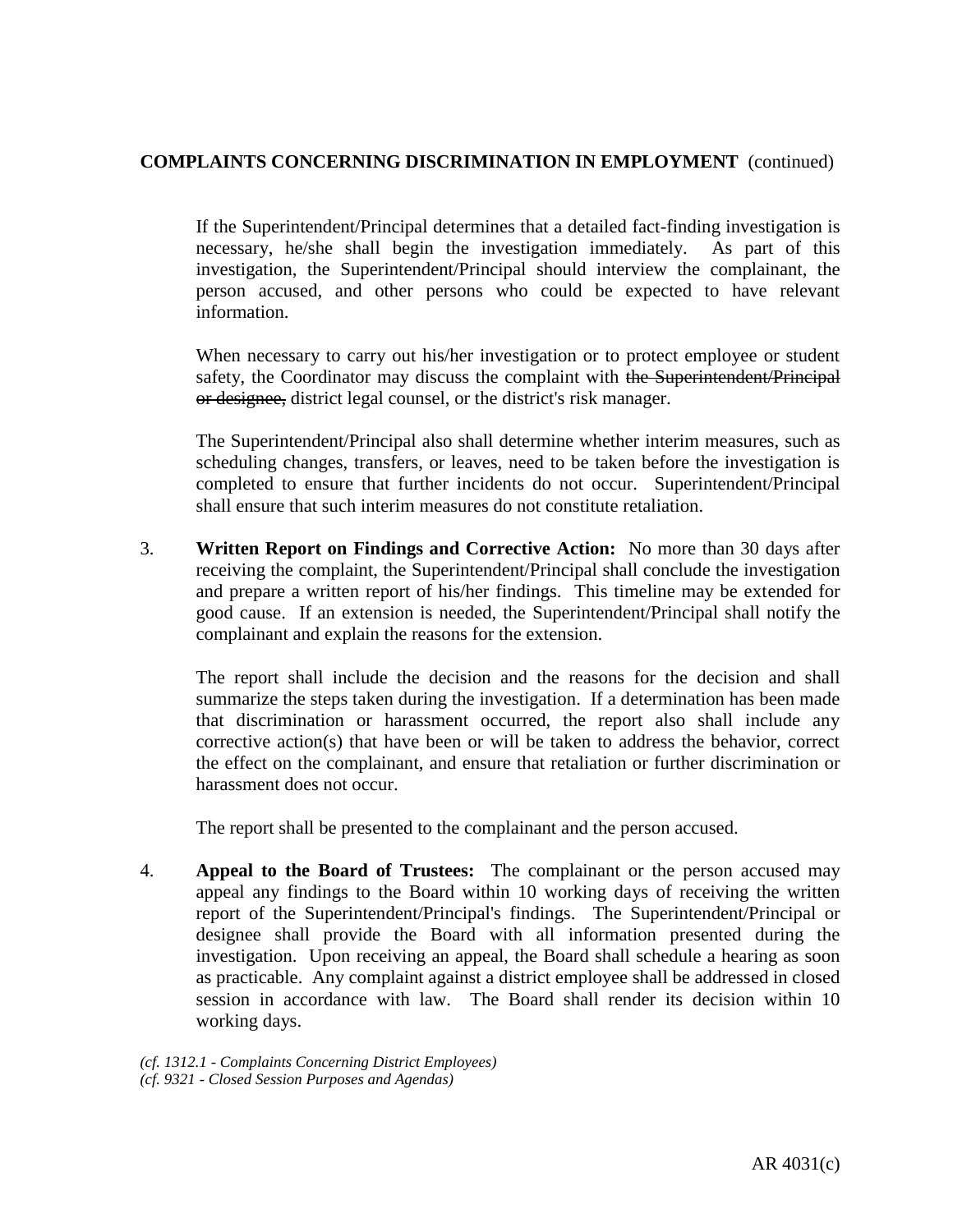# **COMPLAINTS CONCERNING DISCRIMINATION IN EMPLOYMENT** (continued)

## **Other Remedies**

In addition to filing a discrimination or harassment complaint with the district, a person may also file a complaint with either the California Department of Fair Employment and Housing (DFEH) or the Equal Employment Opportunity Commission (EEOC). The time limits for filing such complaints are as follows:

- 1. To file a valid complaint with DFEH, within one year of the alleged discriminatory act(s), unless an exception exists pursuant to Government Code 12960 (Government Code 12960)
- 2. To file a valid complaint directly with EEOC, within 180 days of the alleged discriminatory act(s) (42 USC 2000e-5)
- 3. To file a valid complaint with EEOC after first filing a complaint with DFEH, within 300 days of the alleged discriminatory act(s) or within 30 days after the termination of proceedings by DFEH, whichever is earlier (42 USC 2000e-5)

*Legal Reference: (see next page)*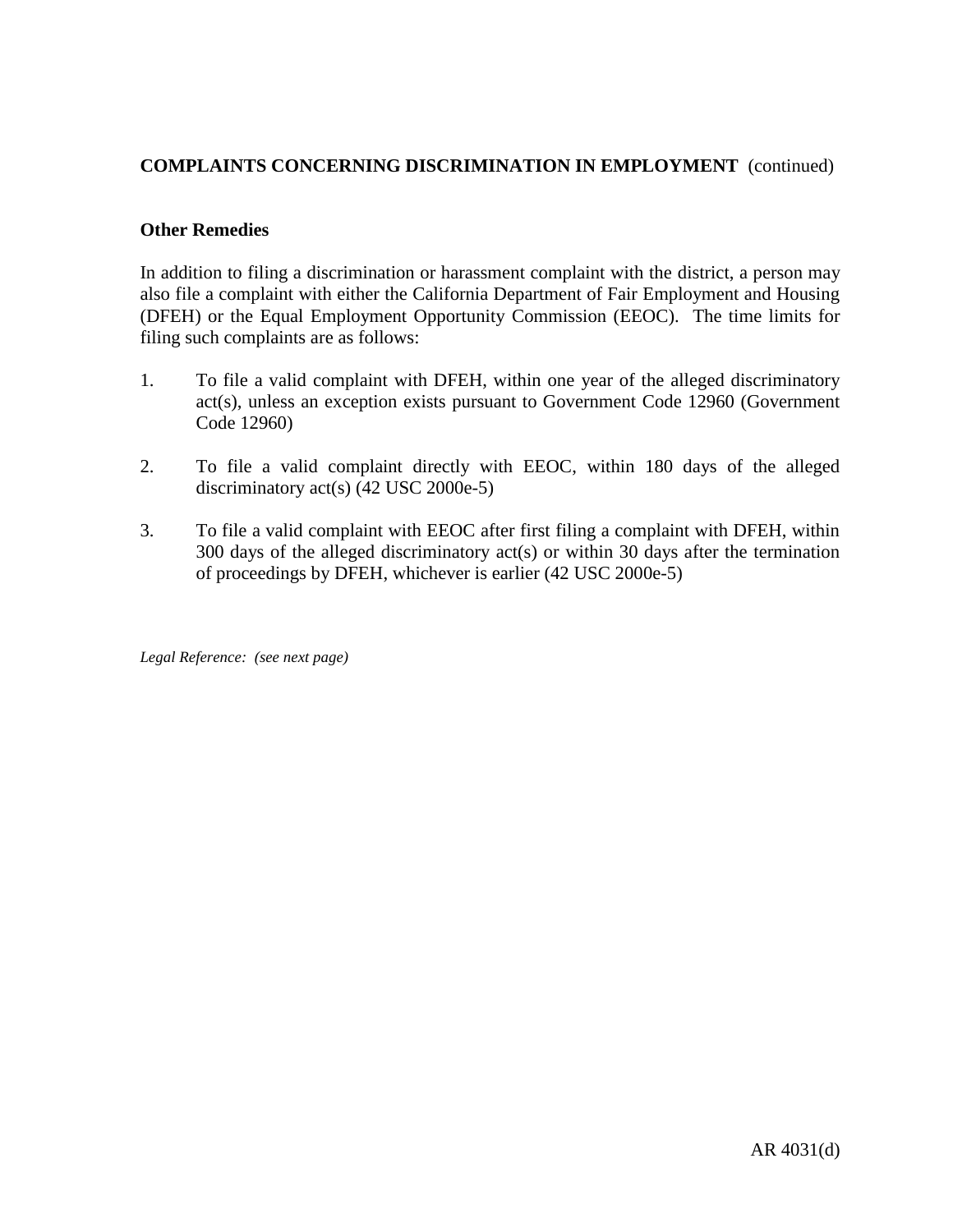### **COMPLAINTS CONCERNING DISCRIMINATION IN EMPLOYMENT** (continued)

*Legal Reference:*

*EDUCATION CODE 200-262.4 Prohibition of discrimination GOVERNMENT CODE 12920-12921 Nondiscrimination 12940-12948 Discrimination prohibited; unlawful practices, generally UNITED STATES CODE, TITLE 20 1681-1688 Title IX of the Education Amendments of 1972 UNITED STATES CODE, TITLE 29 621-634 Age Discrimination in Employment Act 794 Section 504 of the Rehabilitation Act of 1973 UNITED STATES CODE, TITLE 42 2001d-2001d-7 Title VI, Civil Rights Act of 1964 2001e-2001e-17 Title VII, Civil Rights Act of 1964, as amended 2000ff-2000ff-11 Genetic Information Nondiscrimination Act of 2008 2001h-2-2001h-6 Title IX of the Civil Rights Act of 1964 12101-12213 Americans with Disabilities Act CODE OF FEDERAL REGULATIONS, TITLE 28 35.101-35.190 Americans with Disabilities Act CODE OF FEDERAL REGULATIONS, TITLE 34 106.8 Designation of responsible employee for Title IX*

*Management Resources:*

*EQUAL EMPLOYMENT OPPORTUNITY COMMISSION PUBLICATIONS Enforcement Guidance: Reasonable Accommodation and Undue Hardship under the Americans with Disabilities Act, October 2002 Enforcement Guidance: Vicarious Employer Liability for Unlawful Harassment by Supervisors, June 1999 WEB SITES California Department of Fair Employment and Housing: http://www.dfeh.ca.gov U.S. Equal Employment Opportunity Commission: http://www.eeoc.gov*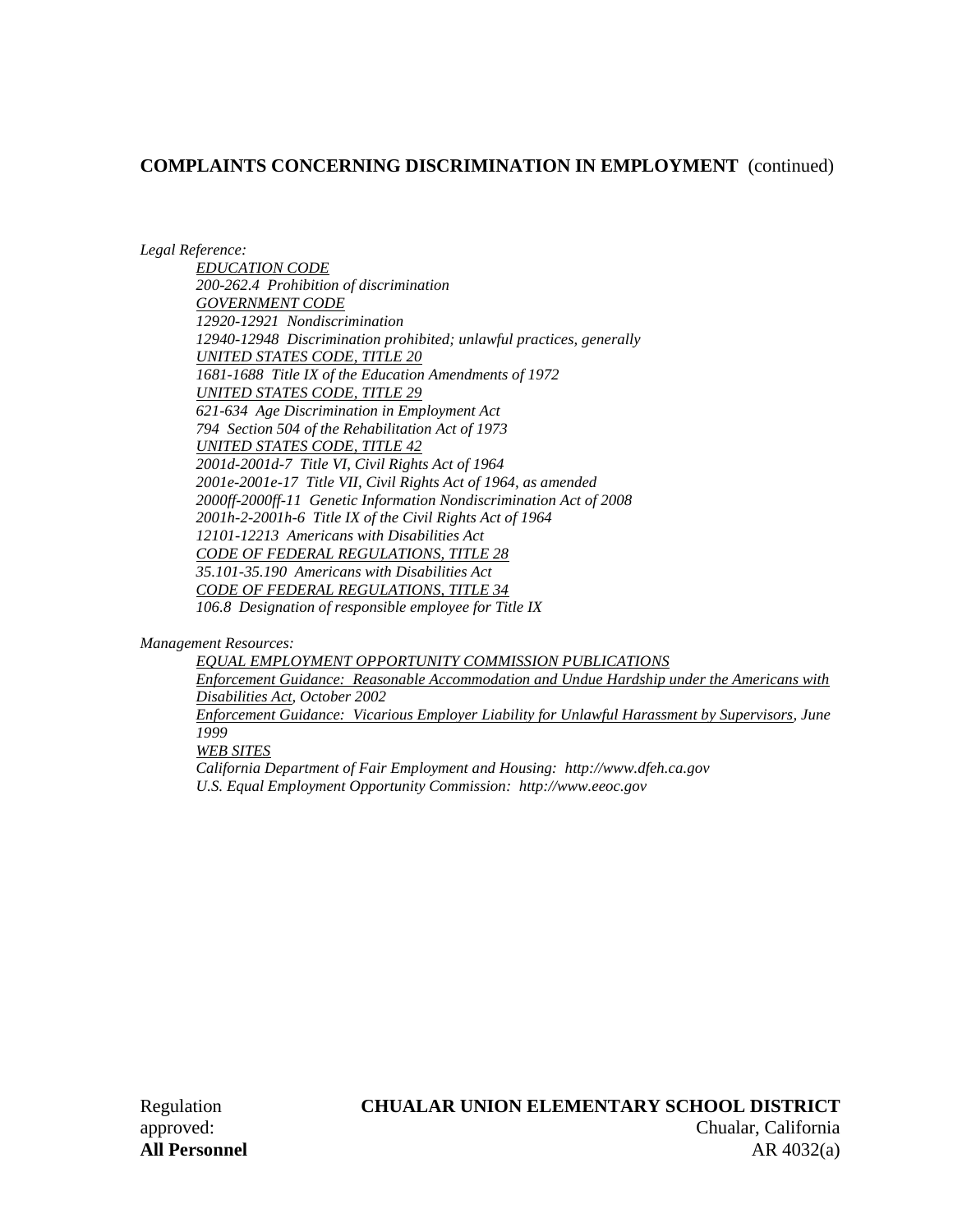# **REASONABLE ACCOMMODATION**

Except when undue hardship would result to the district, the Superintendent/Principal or designee shall provide reasonable accommodation:

- 1. In the job application process, to any qualified job applicant with a disability
- 2. To enable any qualified employee with a disability to perform the essential functions of the position he/she holds or desires to hold or to enjoy equal benefits or other terms, conditions, and privileges of employment as other similarly situated employees without disabilities

The district designates the position specified in BP 4030 - Nondiscrimination in Employment as the coordinator of its efforts to comply with the Americans with Disabilities Act (ADA) and to investigate any and all related complaints.

*(cf. 4030 - Nondiscrimination in Employment) (cf. 4031 - Complaints Concerning Discrimination in Employment)*

# **Definitions**

*Disability*, with respect to an individual, is defined as any of the following: (Government Code 12926; 20 CFR 1630.2)

- 1. A physical or mental impairment that limits one or more of the major life activities
- 2. A record of such an impairment
- 3. Being regarded as having such an impairment

*Limits* shall be determined without regard to mitigating measures such as medications, assistive devices, prosthetics or reasonable accommodations, unless the mitigating measure itself limits a major life activity. (Government Code 12926)

*Essential functions* are the fundamental job duties of the position the individual with a disability holds or desires. The term does not include the marginal functions of the position. (Government Code 12926; 29 CFR 1630.2)

*Reasonable accommodation* means: (Government Code 12926; 29 CFR 1630.2)

1. For a qualified job applicant with a disability, modifications or adjustments to the job application process that enable him/her to be considered for the position he/she desires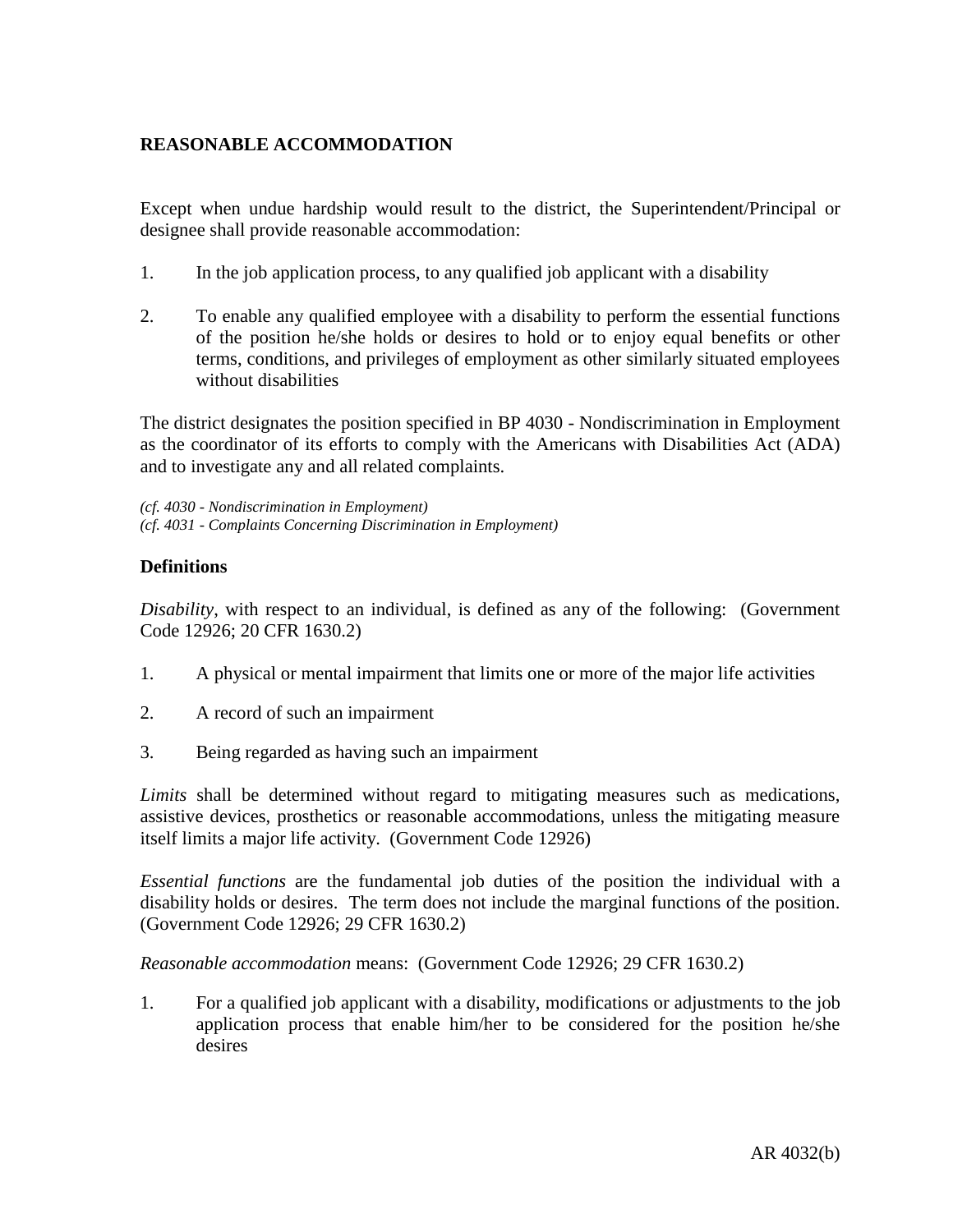2. For a qualified employee with a disability, modifications or adjustments to the work environment, or to the manner or circumstances under which the position the employee holds or desires is customarily performed, that enable him/her to perform the essential functions of that position or to enjoy equal benefits and privileges of employment as are enjoyed by the district's other similarly situated employees without disabilities

*Qualified individual with a disability* means a job applicant or employee with a disability who: (29 CFR 1630.15, 1630.2)

- 1. Satisfies the requisite skill, experience, education, and other job-related requirements of the employment position he/she holds or desires
- 2. Can perform the essential functions of the position with or without reasonable accommodation
- 3. Would not pose a significant risk of substantial harm, which cannot be eliminated or reduced by reasonable accommodation, to himself/herself or others in the job he/she holds or desires

*Undue hardship* is a determination based on an individualized assessment of current circumstances that shows that the provision of a specific accommodation would cause significant difficulty or expense to the district. (29 CFR 1630.2)

### **Request for Reasonable Accommodation**

When requesting reasonable accommodation, an employee or his/her representative shall inform the employee's supervisor that he/she needs a change at work for a reason related to a medical condition. The supervisor shall inform the coordinator of the employee's request as soon as practicable.

When requesting reasonable accommodation for the hiring process, a job applicant shall inform the coordinator that he/she will need a reasonable accommodation during the process.

When the disability or the need for accommodation is not obvious, the coordinator may ask the employee to supply reasonable documentation about his/her disability. In requesting this documentation, the coordinator shall specify the types of information that are being sought about the employee's condition, the employee's functional limitations, and the need for reasonable accommodation. The employee may be asked to sign a limited release allowing the coordinator to submit a list of specific questions to his/her health care or vocational professional.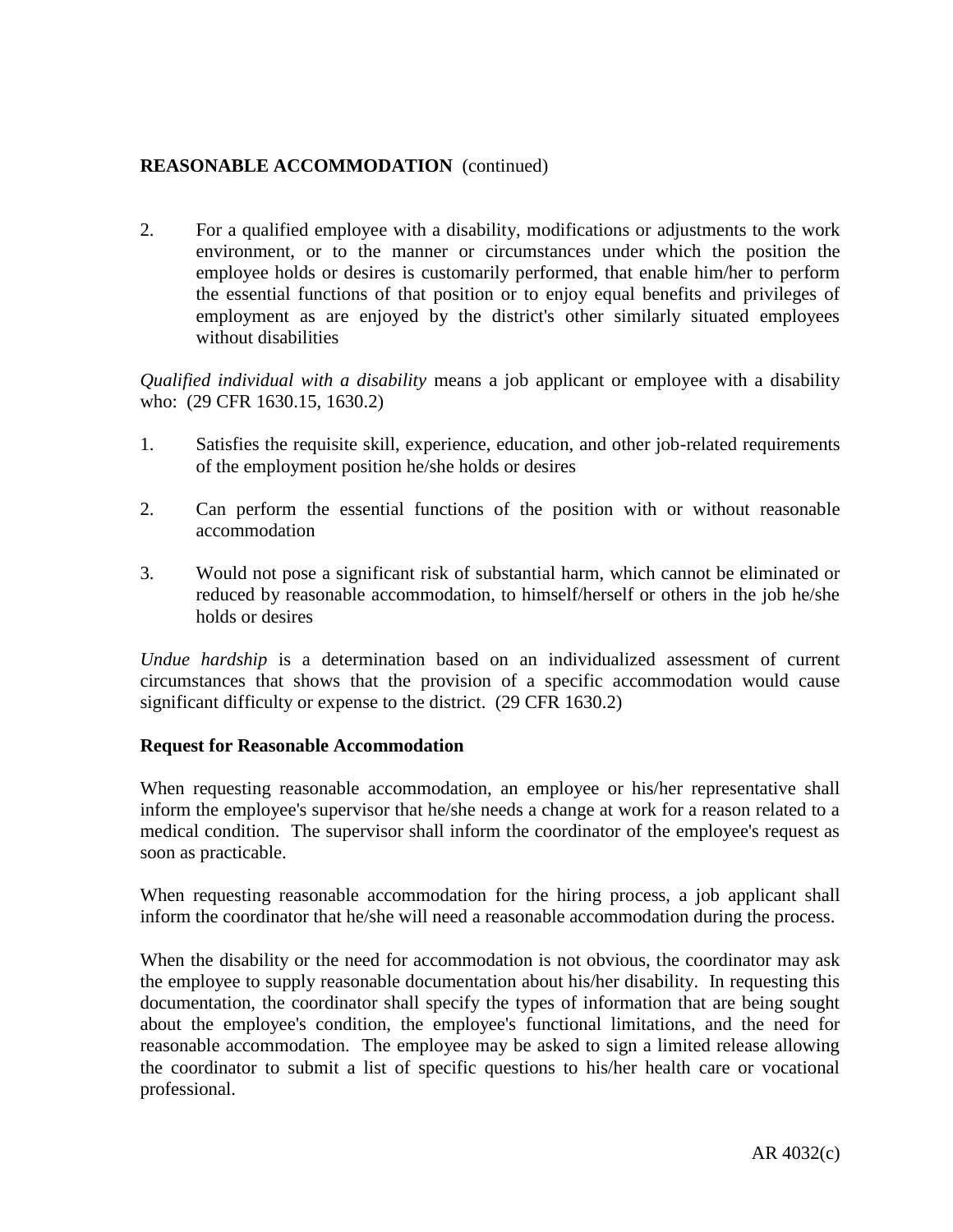If the documentation submitted by the employee does not indicate the existence of a qualifying disability or explain the need for reasonable accommodation, the coordinator shall request additional documentation that specifies the missing information. If the employee does not submit such additional documentation in a timely manner, the coordinator may require him/her to submit to an examination by a health care professional selected and paid for by the district.

The district may make a medical or psychological inquiry of a job applicant or require him/her to submit to a medical or psychological examination after he/she has been given a conditional offer of employment but before the commencement of his/her job duties, provided the inquiry or examination is job-related, consistent with business necessity, and required for all incoming employees in the same job classification. (Government Code 12940)

The coordinator shall not request any job applicant's or employee's genetic information except as authorized by law. (42 USC 2000ff-1, 2000ff-5)

#### *(cf. 4161.8/4261.8/4361.8 - Family Care and Medical Leave)*

In accordance with law, the coordinator shall take steps to ensure the confidentiality of information related to medical conditions or history. As applicable, he/she shall notify the supervisor or manager of the qualified individual of any reasonable accommodation granted the individual and may notify first aid and safety personnel when the disability of the qualified individual may require emergency treatment. (42 USC 12112)

*(cf. 4112.6/4212.6/4312.6 - Personnel Records)*

#### **Granting Reasonable Accommodation**

Upon receiving a request for reasonable accommodation from a qualified individual with a disability, the coordinator shall:

- 1. Determine the essential functions of the job involved
- 2. Engage in an informal, interactive process with the individual to review the request for accommodation, identify the precise limitations resulting from the disability, identify potential accommodations, and assess their effectiveness
- 3. Develop a plan for reasonable accommodation which will enable the individual to perform the essential functions of the job or gain equal access to a benefit or privilege of employment without imposing undue hardship on the district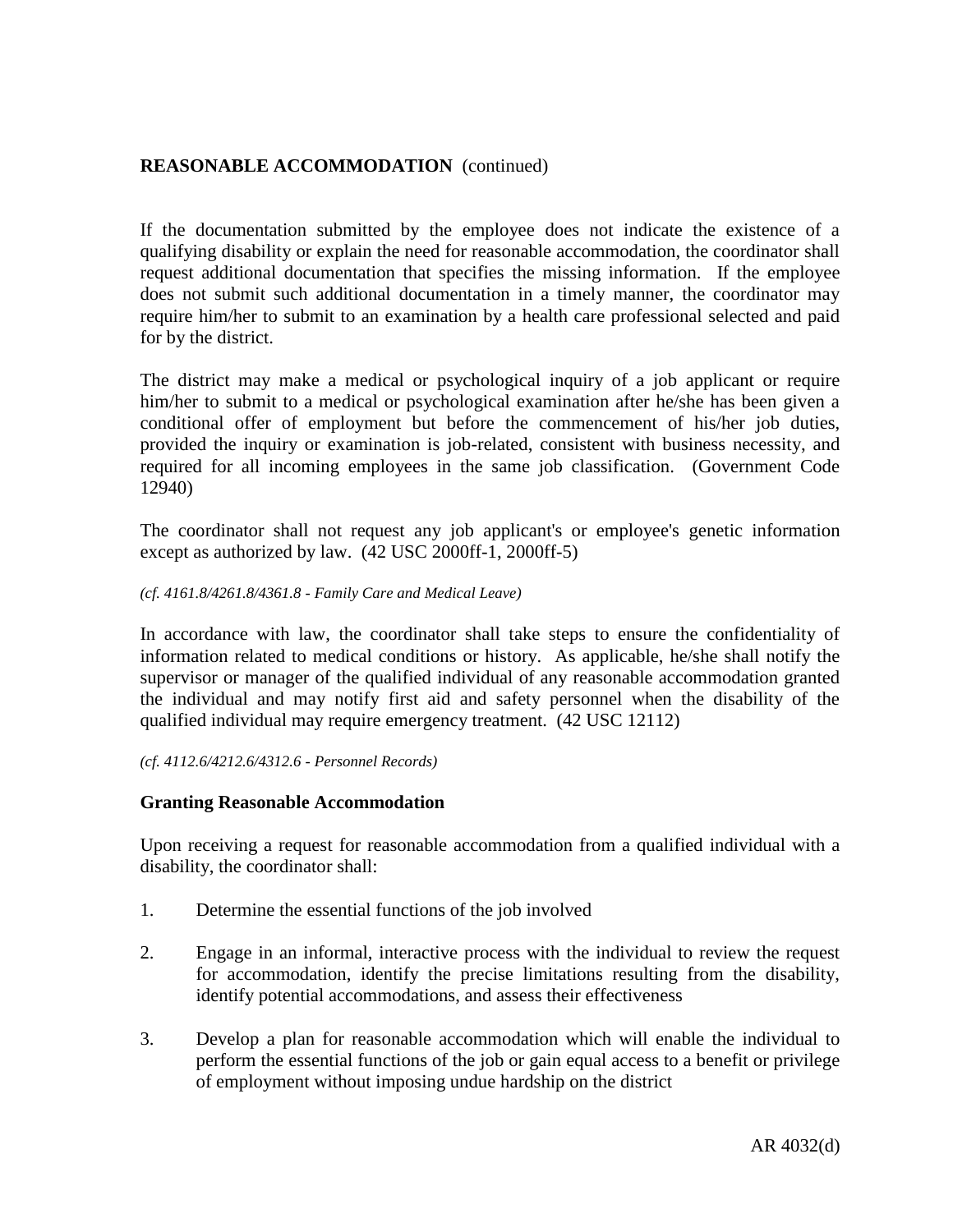A determination of undue hardship should be based on several factors, including: (29 CFR 1630.2)

- a. The nature and net cost of the accommodation needed, taking into consideration the availability of tax credits and deductions and/or outside funding
- b. The overall financial resources of the facility making the accommodation, the number of persons employed at this facility, and the effect on expenses and resources of the facility
- c. The overall financial resources, number of employees, and the number, type, and location of facilities of the district
- d. The type of operation of the district, including the composition, structure, and functions of the workforce and the geographic separateness and administrative or fiscal relationship of the facility making the accommodation to other district facilities
- e. The impact of the accommodation on the operation of the facility, including the impact on the ability of other employees to perform their duties and the impact on the facility's ability to conduct business

The coordinator may confer with the site administrator, any medical advisor chosen by the district, and/or other district staff before making a final decision as to the accommodation.

### **Appeal Process**

Any appeal for reasonable accommodation shall be considered a complaint concerning discrimination in employment and may be taken to the Board of Trustees in accordance with the district's procedure for such complaints.

*Legal Reference: (see next page)*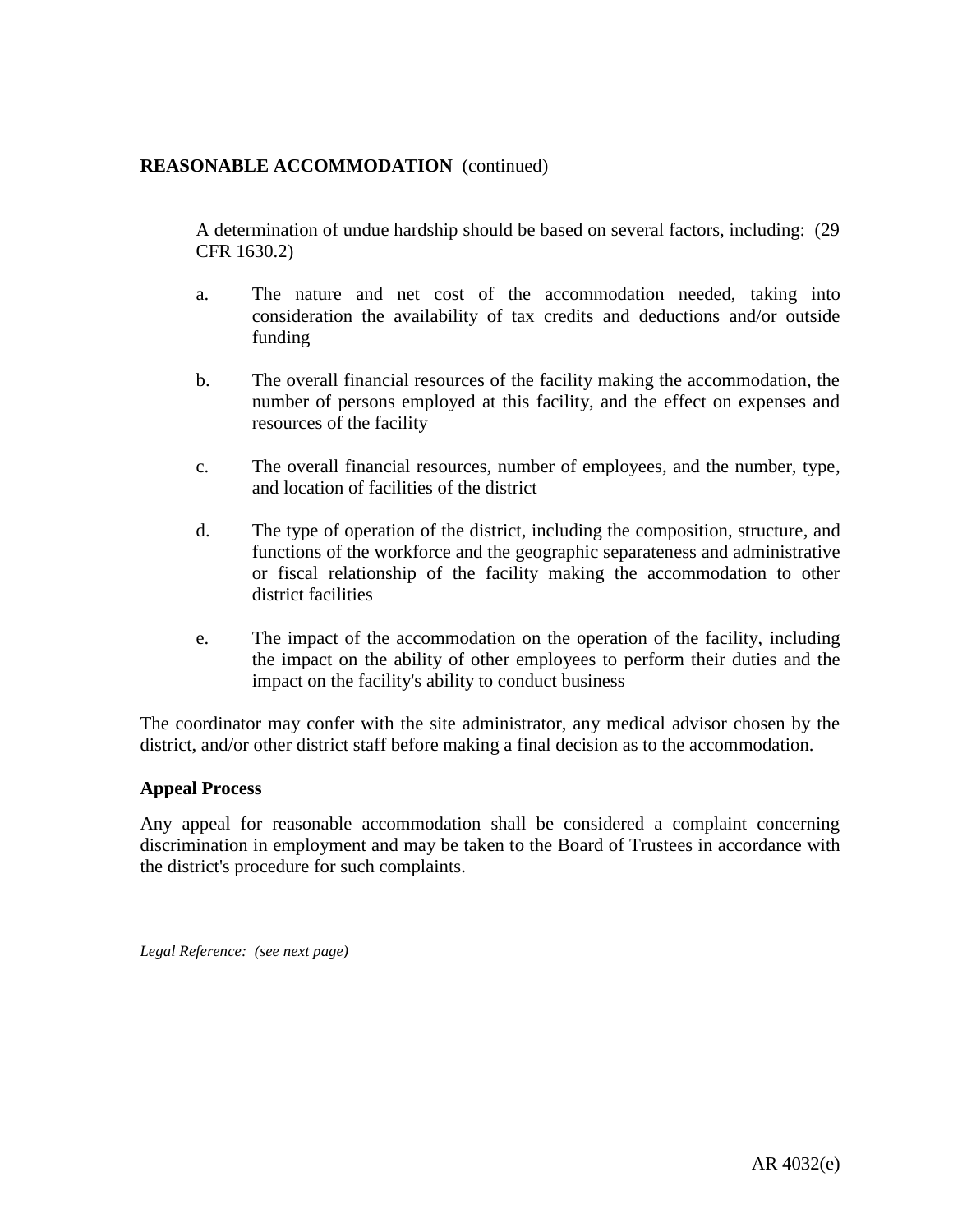*Legal Reference:*

*CIVIL CODE 51 Unruh Civil Rights Act GOVERNMENT CODE 12900-12996 Fair Employment and Housing Act UNITED STATES CODE, TITLE 29 701-794e Vocational Rehabilitation Act UNITED STATES CODE, TITLE 42 2000ff-1-2000ff-11 Genetic Information Nondiscrimination Act of 2008 12101-12213 Americans with Disabilities Act CODE OF FEDERAL REGULATIONS, TITLE 28 35.101-35.190 Americans with Disabilities Act, especially: 35.107 Designation of employee 36.101-36.608 Nondiscrimination on the basis of disability by public facilities CODE OF FEDERAL REGULATIONS, TITLE 29 1630.2 Definitions COURT DECISIONS A.M. v. Albertsons, LLC, (2009) Cal.App.4th 455 Colmenares v. Braemar Country Club, Inc., (2003) 29 Cal.4th 1019 Chevron USA v. Echazabal, (2002) 536 U.S. 73, 122 S.Ct. 2045 US Airways, Inc. v. Barnett, (2002) 535 U.S. 391, 122 S.Ct. 1516*

*Management Resources:*

*EQUAL EMPLOYMENT OPPORTUNITY COMMISSION PUBLICATIONS Enforcement Guidance: Reasonable Accommodation and Undue Hardship under the Americans with Disabilities Act, October 2002 WEB SITES Department of Fair Employment and Housing: http://www.dfeh.ca.gov Equal Employment Opportunity Commission: http://www.eeoc.gov U.S. Department of Education, Office for Civil Rights: http://www.ed.gov/about/offices/list/ocr*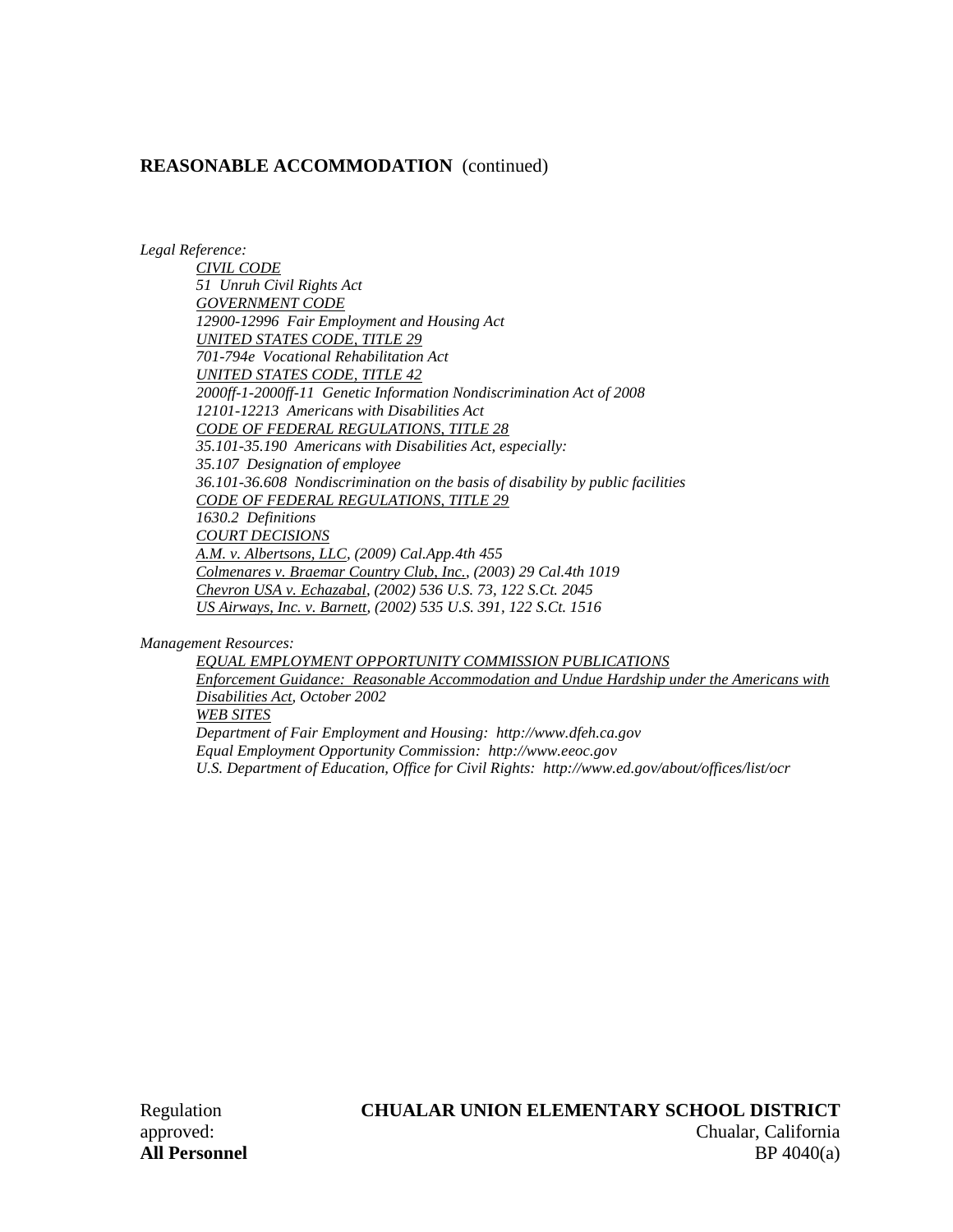# **EMPLOYEE USE OF TECHNOLOGY**

The Board of Trustees recognizes that technological resources can enhance employee performance by offering effective tools to assist in providing a quality instructional program, facilitating communications with parents/guardians, students, and the community, supporting district and school operations, and improving access to and exchange of information. The Board expects all employees to learn to use the available technological resources that will assist them in the performance of their job responsibilities. As needed, employees shall receive professional development in the appropriate use of these resources.

*(cf. 0440 - District Technology Plan) (cf. 1113 - District and School Web Sites) (cf. 4032 - Reasonable Accommodation) (cf. 4131 - Staff Development) (cf. 4231 - Staff Development) (cf. 4331 - Staff Development) (cf. 6163.4 - Student Use of Technology)* 

Employees shall be responsible for the appropriate use of technology and shall use the district's technological resources primarily for purposes related to their employment.

#### *(cf. 4119.25/4219.25/4319.25 - Political Activities of Employees)*

Employees shall be notified that computer files and electronic communications, including email and voice mail, are not private. Technological resources shall not be used to transmit confidential information about students, employees, or district operations without authority.

*(cf. 4119.23/4219.23/4319.23 - Unauthorized Release of Confidential/Privileged Information) (cf. 5125 - Student Records) (cf. 5125.1 - Release of Directory Information)* 

### **Online/Internet Services**

The Superintendent/Principal or designee shall ensure that all district computers with Internet access have a technology protection measure that prevents access to visual depictions that are obscene or child pornography and that the operation of such measures is enforced. The Superintendent/Principal or designee may disable the technology protection measure during use by an adult to enable access for bona fide research or other lawful purpose. (20 USC 6777; 47 USC 254)

To ensure proper use, the Superintendent/Principal or designee may monitor employee usage of technological resources, including the accessing of email and stored files. Monitoring may occur at any time without advance notice or consent. When passwords are used, they must be known to the Superintendent/Principal or designee so that he/she may have system access.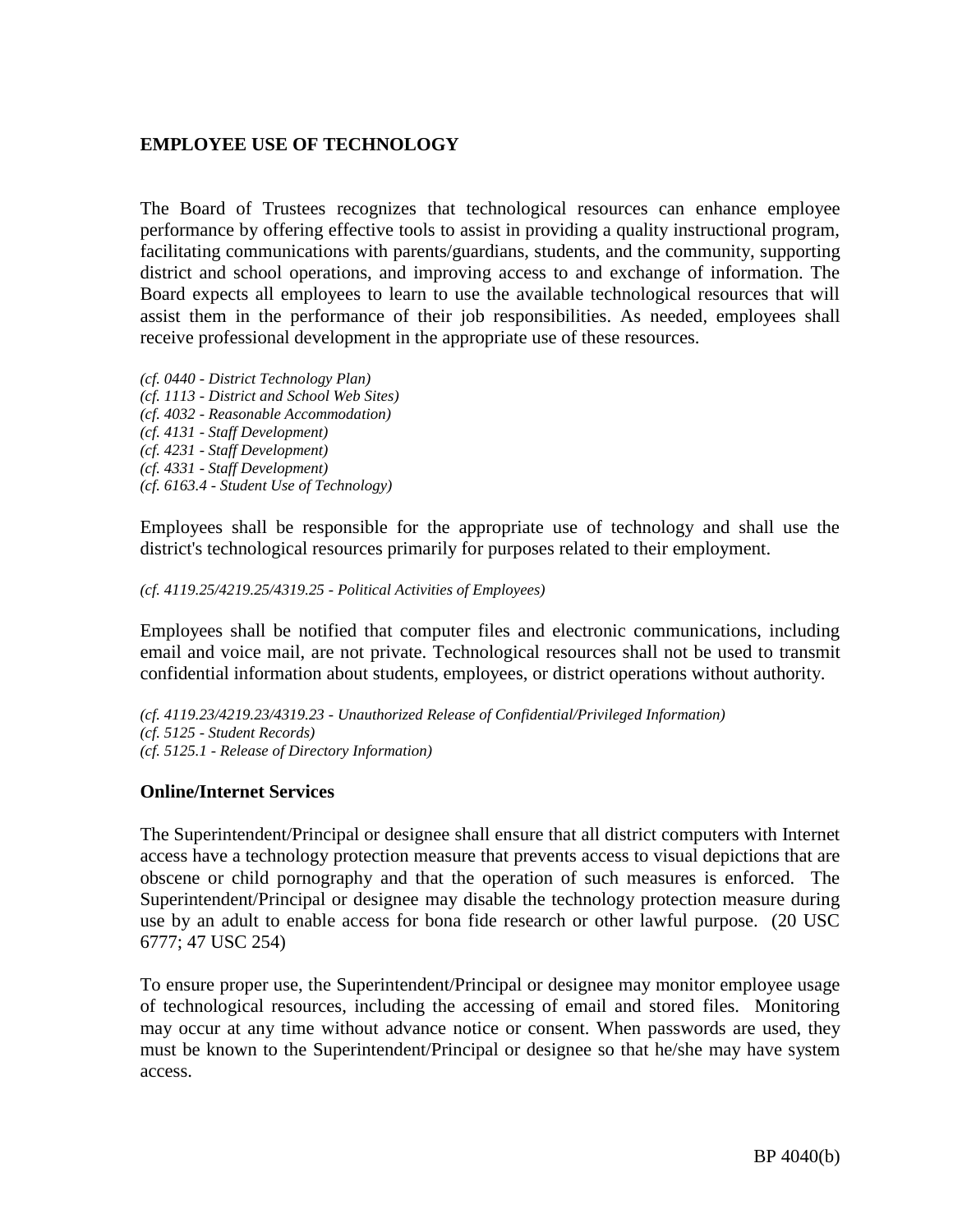# **EMPLOYEE USE OF TECHNOLOGY** (continued)

The Superintendent/Principal or designee shall establish administrative regulations and an Acceptable Use Agreement which outline employee obligations and responsibilities related to the use of district technology. He/she also may establish guidelines and limits on the use of technological resources. Inappropriate use may result in a cancellation of the employee's user privileges, disciplinary action, and/or legal action in accordance with law, Board policy, and administrative regulation.

*(cf. 4118 - Suspension/Disciplinary Action) (cf. 4218 - Dismissal/Suspension/Disciplinary Action)*

The Superintendent/Principal or designee shall provide copies of related policies, regulations, and guidelines to all employees who use the district's technological resources. Employees shall be required to acknowledge in writing that they have read and understood the district's Acceptable Use Agreement.

*(cf. 4112.9/4212.9/4312.9 - Employee Notifications)* 

#### **Use of Cellular Phone or Mobile Communications Device**

An employee shall not use a cellular phone or other mobile communications device for personal business while on duty, except in emergency situations and/or during scheduled work breaks.

Any employee that uses a cell phone or mobile communications device in violation of law, Board policy, or administrative regulation shall be subject to discipline and may be referred to law enforcement officials as appropriate.

*(cf. 3513.1 - Cellular Phone Reimbursement) (cf. 3542 - School Bus Drivers) (cf. 4156.3/4256.3/4356.3 - Employee Property Reimbursement)* 

*Legal Reference: (see next page)*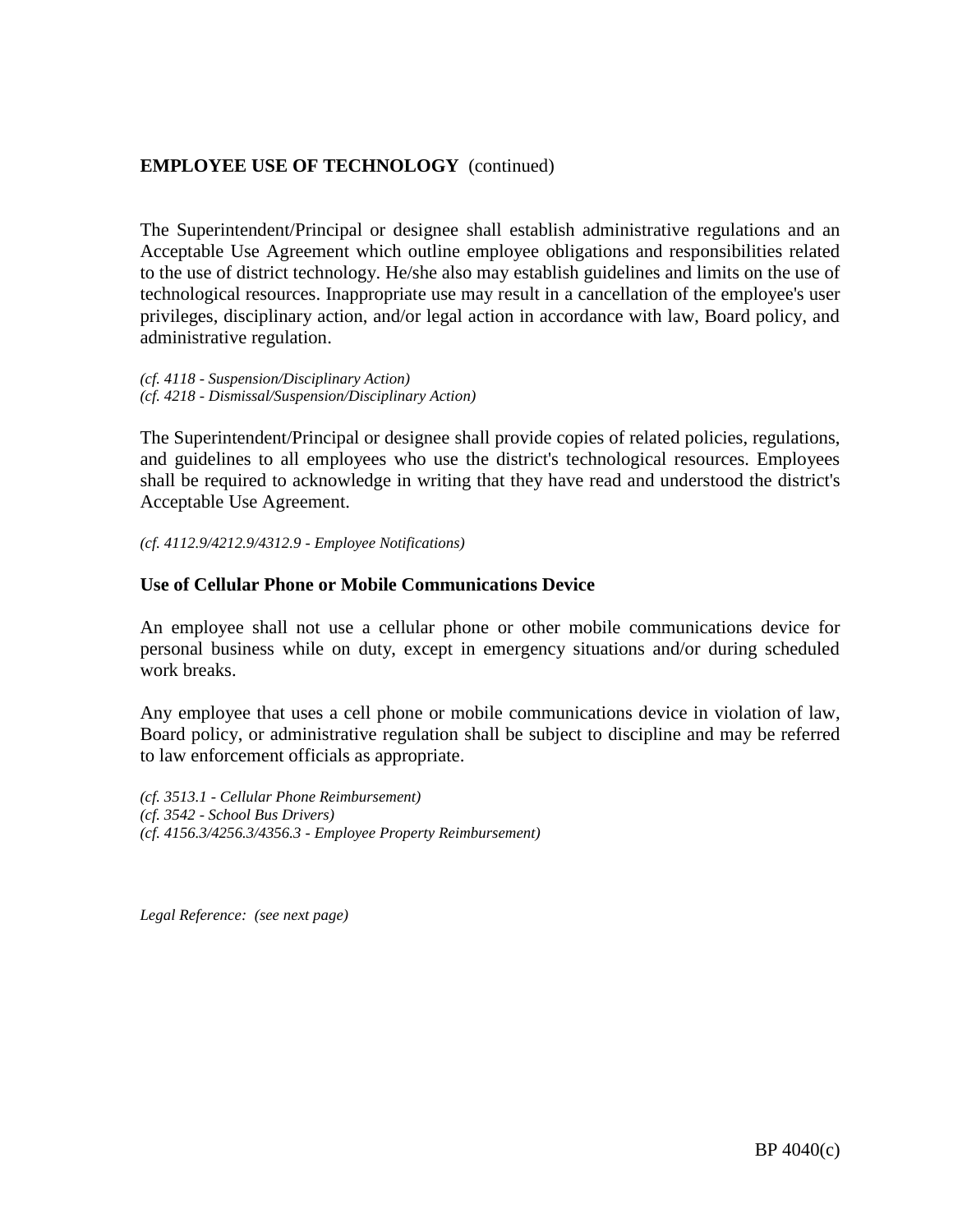### **EMPLOYEE USE OF TECHNOLOGY** (continued)

*Legal Reference:* 

*EDUCATION CODE 51870-51874 Education technology 52270-52272 Education technology and professional development grants 52295.10-52295.55 Implementation of Enhancing Education Through Technology grant program GOVERNMENT CODE 3543.1 Rights of employee organizations PENAL CODE 502 Computer crimes, remedies 632 Eavesdropping on or recording confidential communications VEHICLE CODE 23123 Wireless telephones in vehicles 23123.5 Mobile communication devices; text messaging while driving 23125 Wireless telephones in school buses UNITED STATES CODE, TITLE 20 6751-6777 Enhancing Education Through Technology Act, Title II, Part D, especially: 6777 Internet safety UNITED STATES CODE, TITLE 47 254 Universal service discounts (E-rate) CODE OF FEDERAL REGULATIONS, TITLE 47 54.520 Internet safety policy and technology protection measures, E-rate discounts* 

*Management Resources:* 

*WEB SITES CSBA: http://www.csba.org American Library Association: http://www.ala.org California Department of Education: http://www.cde.ca.gov Federal Communications Commission: http://www.fcc.gov U.S. Department of Education: http://www.ed.gov*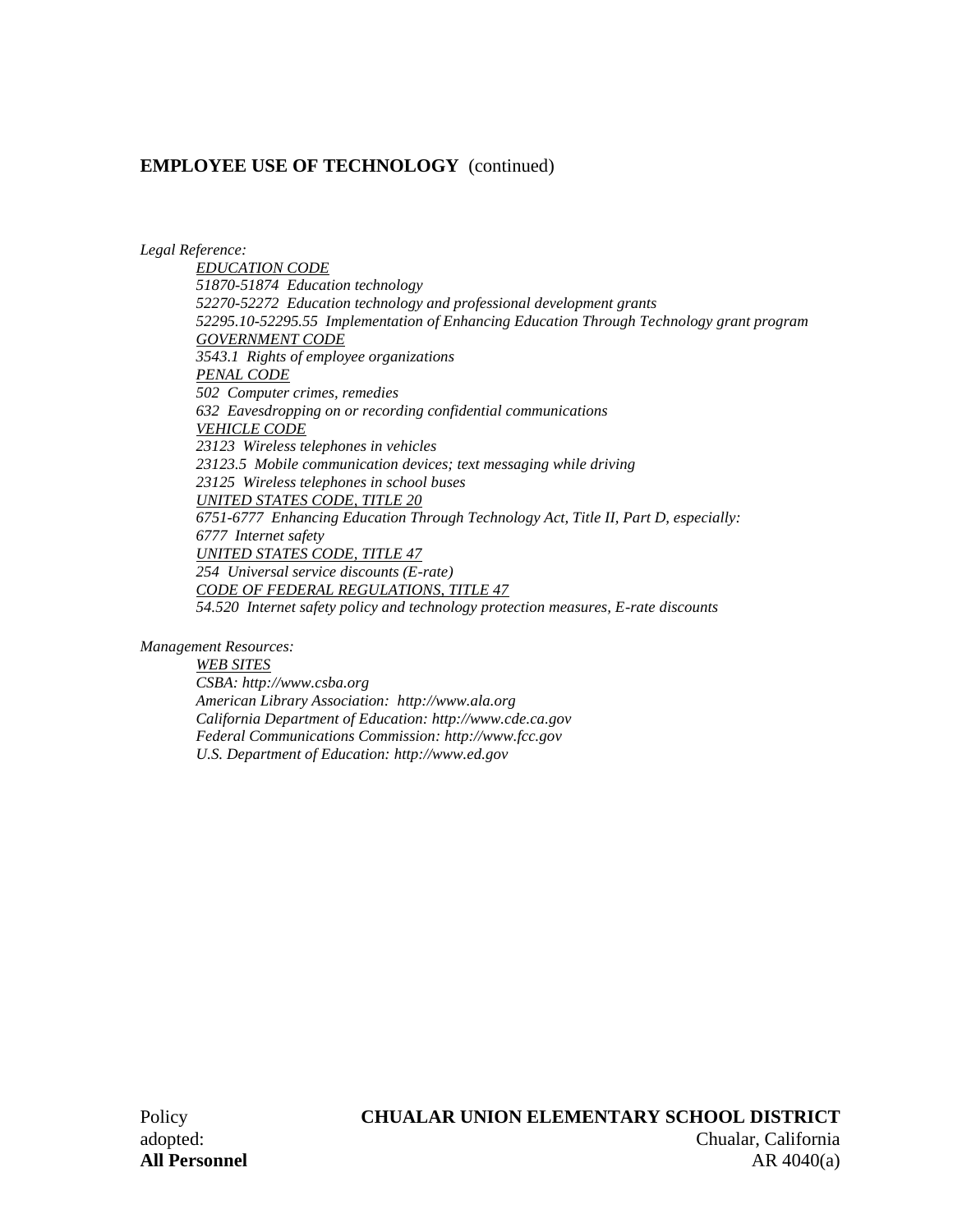# **EMPLOYEE USE OF TECHNOLOGY**

## **Online/Internet Services: User Obligations and Responsibilities**

Employees are authorized to use district equipment to access the Internet or other online services in accordance with Board policy, the district's Acceptable Use Agreement, and the user obligations and responsibilities specified below.

- 1. The employee in whose name an online services account is issued is responsible for its proper use at all times. Employees shall keep account information, home addresses, and telephone numbers private. They shall use the system only under the account number to which they have been assigned.
- 2. Employees shall use the system safely, responsibly, and primarily for work-related purposes.
- 3. Employees shall not access, post, submit, publish, or display harmful or inappropriate matter that is threatening, obscene, disruptive, or sexually explicit, or that could be construed as harassment or disparagement of others based on their race, ethnicity, national origin, sex, gender, sexual orientation, age, disability, religion, or political beliefs.

*(cf. 4030 - Nondiscrimination in Employment) (cf. 4031 - Complaints Concerning Discrimination in Employment) (cf. 4119.11/4219.11/4319.11 - Sexual Harassment)* 

- 4. Employees shall not use the system to promote unethical practices or any activity prohibited by law, Board policy, or administrative regulations.
- *(cf. 4119.25/4219.25/4319.25 Political Activities of Employees)*
- 5. Employees shall not use the system to engage in commercial or other for-profit activities without permission of the Superintendent/Principal or designee.
- 6. Copyrighted material shall be posted online only in accordance with applicable copyright laws.

#### *(cf. 6162.6 - Use of Copyrighted Materials)*

7. Employees shall not attempt to interfere with other users' ability to send or receive email, nor shall they attempt to read, delete, copy, modify, or forge other users' email.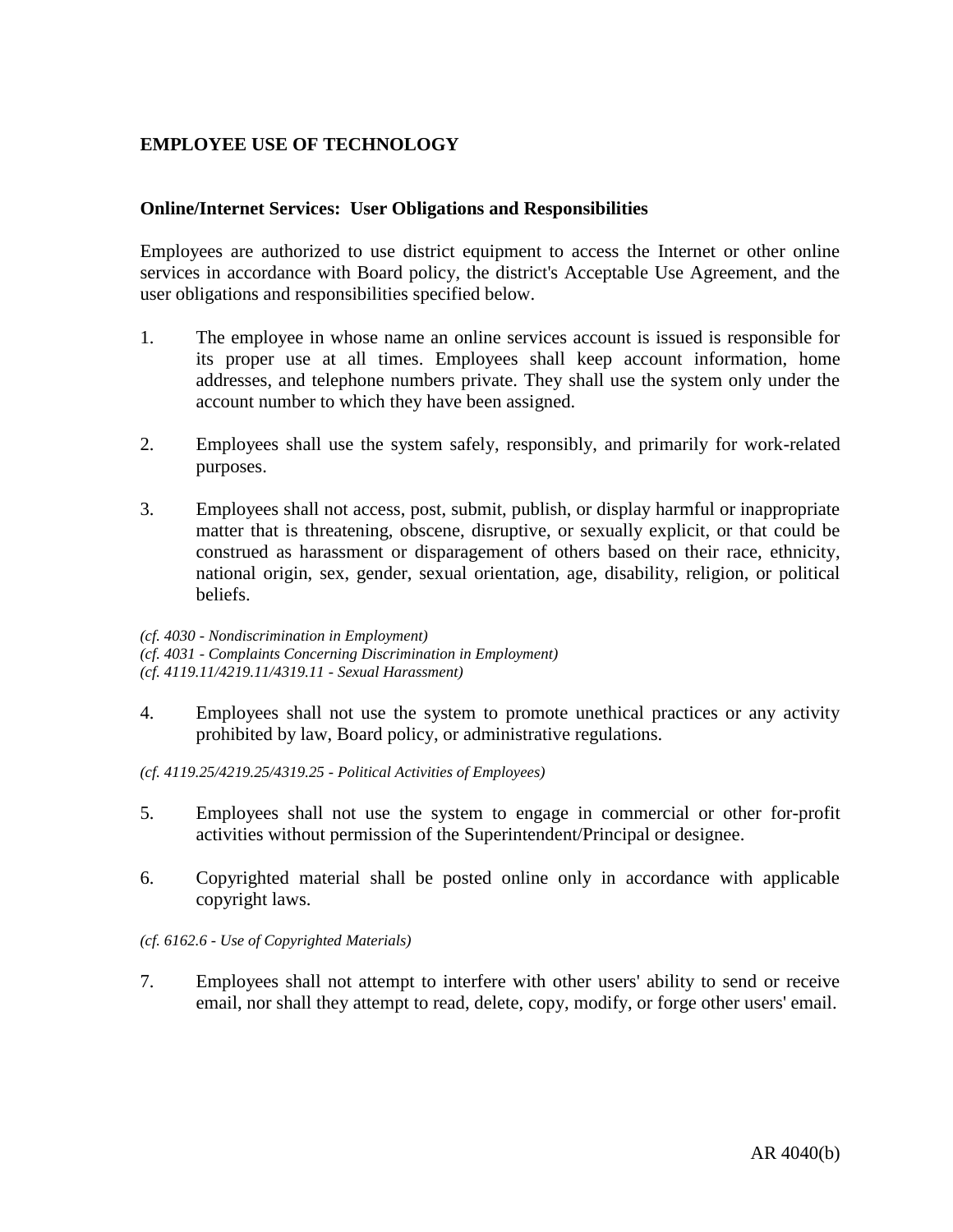# **EMPLOYEE USE OF TECHNOLOGY** (continued)

- 8. Employees shall not develop any classroom or work-related web sites, blogs, forums, or similar online communications representing the district or using district equipment or resources without permission of the Superintendent/Principal or designee. Such sites shall be subject to rules and guidelines established for district online publishing activities including, but not limited to, copyright laws, privacy rights, and prohibitions against obscene, libelous, and slanderous content. Because of the unfiltered nature of blogs, any such site shall include a disclaimer that the district is not responsible for the content of the messages. The district retains the right to delete material on any such online communications.
- *(cf. 1113 District and School Web Sites)*
- 9. Users shall report any security problem or misuse of the services to the Superintendent/Principal or designee.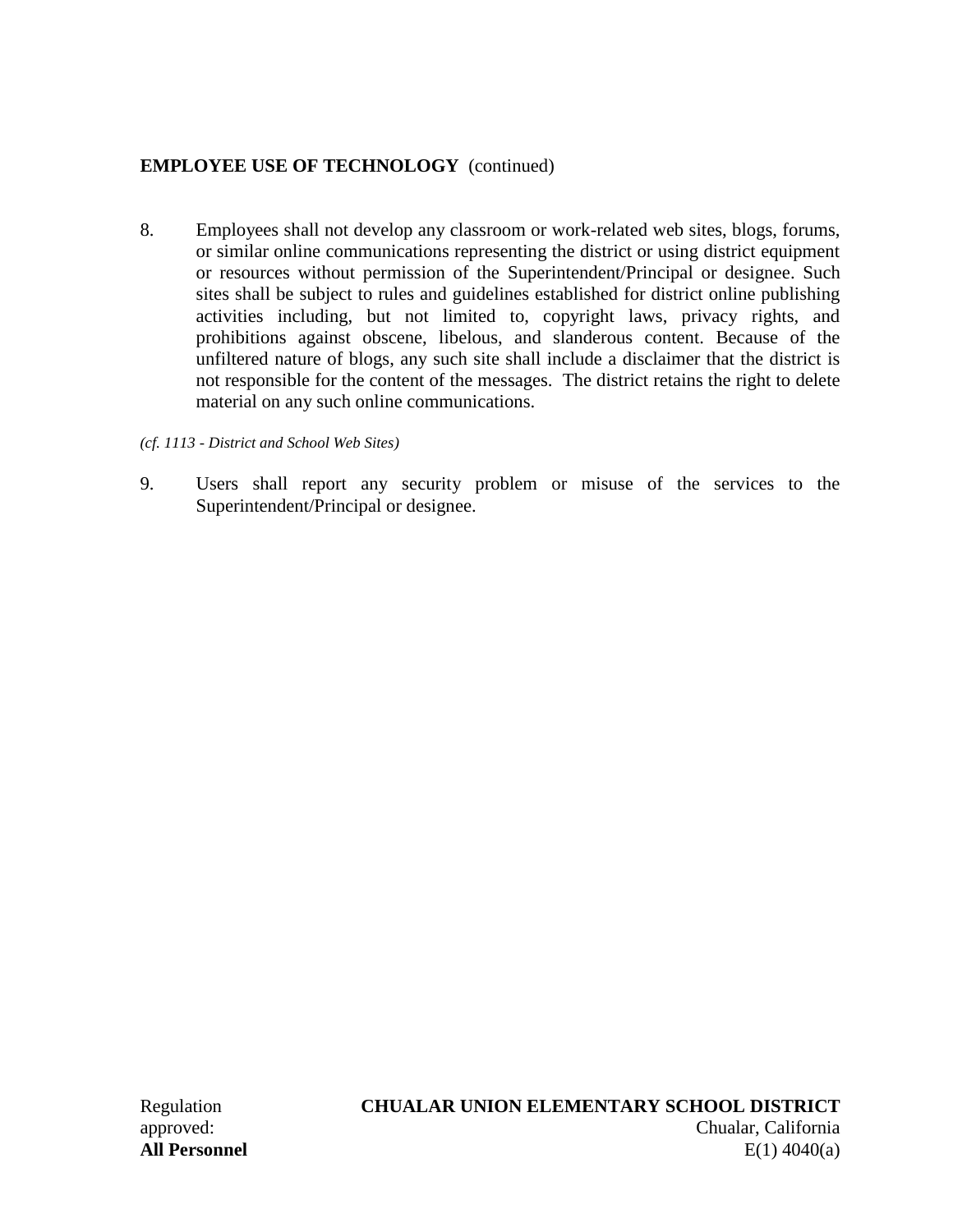# **Chualar School Staff and Other Adult**

# *Computer and Internet Acceptable Use Policy*

*Please read the following information carefully before signing this document.* 

*Chualar Staff and other adults (Users) have the use of computers and access to the Internet from both the classroom, the Chualar School Library, Staff Room and the Computer Lab. This is a privilege and it brings both responsibilities and risks.* 

**THE INTERNET:** The internet is an "electronic highway" linking computers and computer Users all over the world. Staff and other adults will be able to access resources, communicate with people having similar interests from around the globe, and to advance their education through accessing current educational research worldwide. These guidelines are intended to assist in maintaining and improving the use of this valuable resource.

**THE BASIC IDEA BEHIND THIS DOCUMENT**: We expect the User of Chualar's Internet connection to have consideration for the personal and material rights of others. In other words, bullying others, destroying property, and stealing from others are totally unacceptable behaviors. When using the Internet through Chualar's connection, you are a representative of Chualar School. In that role, you must comport yourself in a way that is not hurtful to others or their property. It is not permissible to post harassing messages on public spaces or in private E-mail. It is not permissible to send messages under the name of another or anonymously.

**NET ETIQUETTE**: The User is expected to abide by the generally accepted rules of network etiquette. These include, but are not limited to, the following:

- a. Be polite. Do not get abusive in your messages to others.
- b. Use appropriate language. Do not swear, use vulgarities or any other inappropriate language. Illegal activities are strictly forbidden. This also includes not using inappropriate pictures or graphics.
- c. Do not reveal the personal address or phone numbers of students or colleagues.
- d. Do not use the network in such a way that you would disrupt the use of the network by other users.
- e. All communications and information accessible via the network should be assumed to be private property.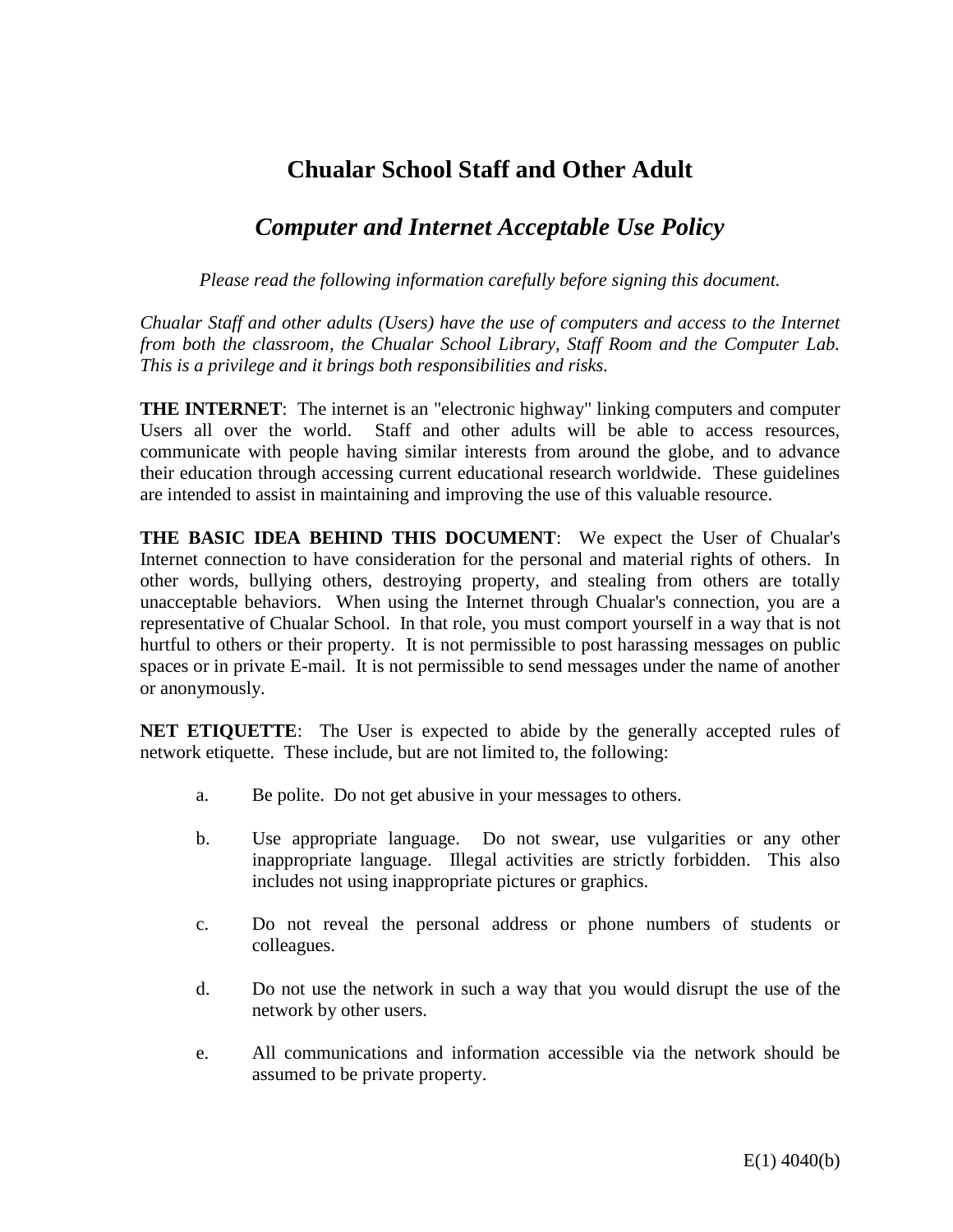**ELECTRONIC MAIL**: Electronic mail, "E-Mail", is any written electronic message sent by or to a User in correspondence with another individual having Internet or Local Area Network (Intranet) mail access. One needs to remember that information is a form or property, and E-Mail is a form of speech. In this light, it should be clear that electronic mail cannot be used to harass others. *It is also important to not consider electronic communications to be either private or secure*.

We expect the User to be honest with others in what the User does and says. It is worth remembering that honesty in our dealings with each other is one of the most important rules of conduct. Writing an E-Mail message masquerading as another is a most offensive form of dishonesty.

**GENERAL E-MAIL (Intranet or First Class® Postings):** Public E-Mail messages (e.g., those sent via First Class<sup>®</sup>) may not include personal attacks, and should follow ordinary rules of appropriate public language. Any defamatory, inaccurate, abusive, obscene, profane, sexually oriented, threatening, racially offensive, or illegal material will not be tolerated. Since such messages are, by their nature, public, they should not contain any language or content which the author would not be willing to share from the podium at a school assembly.

**PERSONAL FILES STORED ON A COMPUTER HARD DRIVE**: The contents of a staff member's files on a hard drive or other media will be considered private. Staff are to work on their own files and no one else's without explicit permission from that individual or other appropriate school personnel.

**PASSWORDS:** No one needs to know your password or other personal information. Taking advantage of a staff member who inadvertently leaves a computer on without logging off is no different from entering an unlocked room and stealing, reading a personal letter, or destroying their property. It should also be obvious that obtaining a password or rights to another's E-Mail on the network is a form of theft just as real as using a stolen key to enter someone's room or locker. We strongly suggest that all Internet Users not give out personal information to other users on bulletin boards, chat boards, or other systems, just as no one would give their address to a stranger on the street.

**COMPUTER USAGE: No one should make any change to the set-up organization of any school computer**. This includes not changing the desktop, the fonts or any other setting for the computer. Teachers may customize the desktops of the computer assigned to them, but they should not make any drastic changes without first consulting with the Tech Coordinator. Again, doing so may result in the loss of all computer privileges. Any willful damage or neglect to computers or other hardware may result in loss of all privileges, as well as, a financial obligation to repair or replace damaged or broken items.

**SOFTWARE:** Only software, for which the Chualar Union Elementary School District has a legal license, may be used on any of the computers of the district. *No other software brought from home, or downloaded from the Internet, may be installed on any of the computers owned by the Chualar Union Elementary School District*..